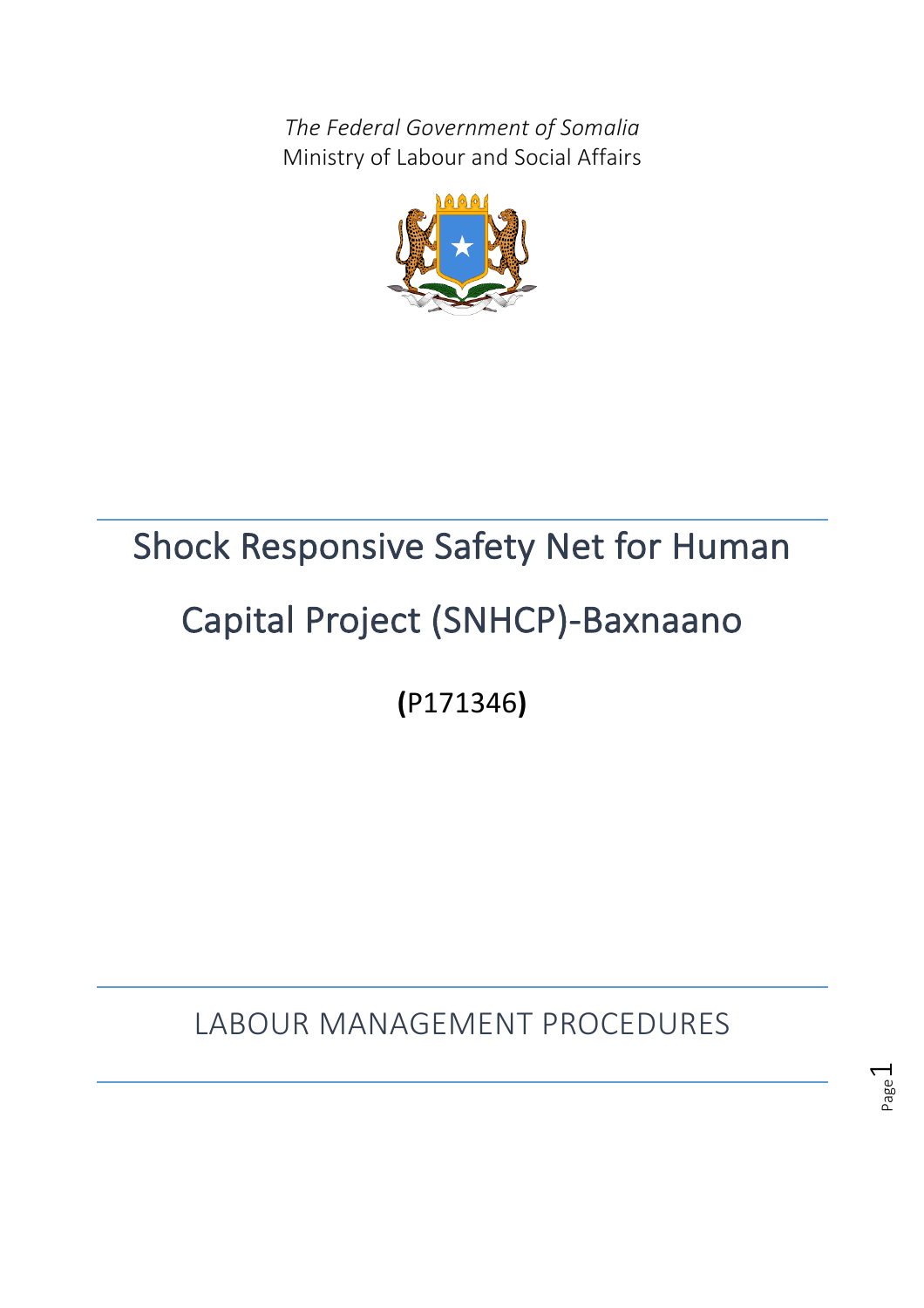SNHCP Components 2 and 3

February 2020

Page بی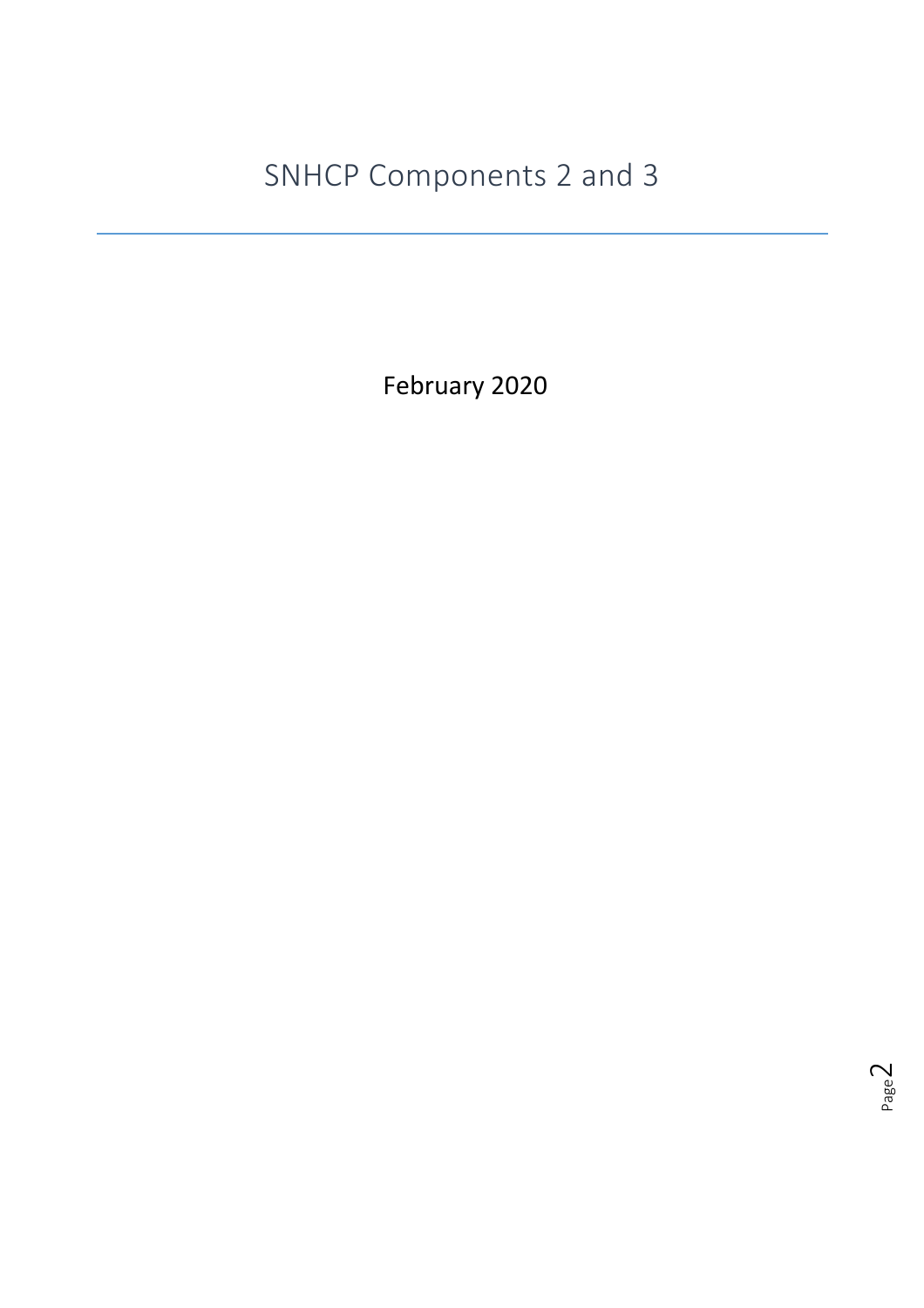# Table of Contents

| 1.                                                                                                                                                                                                                                                                                                                                                                                                                                                                                                                   |     |  |  |  |  |  |
|----------------------------------------------------------------------------------------------------------------------------------------------------------------------------------------------------------------------------------------------------------------------------------------------------------------------------------------------------------------------------------------------------------------------------------------------------------------------------------------------------------------------|-----|--|--|--|--|--|
| 2.                                                                                                                                                                                                                                                                                                                                                                                                                                                                                                                   |     |  |  |  |  |  |
| 3.                                                                                                                                                                                                                                                                                                                                                                                                                                                                                                                   |     |  |  |  |  |  |
|                                                                                                                                                                                                                                                                                                                                                                                                                                                                                                                      | 3.1 |  |  |  |  |  |
| GRM: In line with the GTC, the Contractor will comply with all applicable international standards and<br>national labor laws, rules and regulations relating to the employment of national and international<br>worker. Therefore, contractors shall be governed by the GRM created within the Ministry of Labor<br>and Social Affairs. Access of the GRM will be provided and made known by UNICEF to the contractor<br>and the contractor would ensure contractors' workers have access to address complaints.  13 |     |  |  |  |  |  |
|                                                                                                                                                                                                                                                                                                                                                                                                                                                                                                                      | 3.2 |  |  |  |  |  |
|                                                                                                                                                                                                                                                                                                                                                                                                                                                                                                                      | 3.3 |  |  |  |  |  |
|                                                                                                                                                                                                                                                                                                                                                                                                                                                                                                                      |     |  |  |  |  |  |
|                                                                                                                                                                                                                                                                                                                                                                                                                                                                                                                      |     |  |  |  |  |  |
| 4.                                                                                                                                                                                                                                                                                                                                                                                                                                                                                                                   |     |  |  |  |  |  |
|                                                                                                                                                                                                                                                                                                                                                                                                                                                                                                                      |     |  |  |  |  |  |
|                                                                                                                                                                                                                                                                                                                                                                                                                                                                                                                      |     |  |  |  |  |  |
| 5.                                                                                                                                                                                                                                                                                                                                                                                                                                                                                                                   |     |  |  |  |  |  |
|                                                                                                                                                                                                                                                                                                                                                                                                                                                                                                                      | 5.1 |  |  |  |  |  |
|                                                                                                                                                                                                                                                                                                                                                                                                                                                                                                                      | 5.2 |  |  |  |  |  |
|                                                                                                                                                                                                                                                                                                                                                                                                                                                                                                                      |     |  |  |  |  |  |
|                                                                                                                                                                                                                                                                                                                                                                                                                                                                                                                      |     |  |  |  |  |  |
|                                                                                                                                                                                                                                                                                                                                                                                                                                                                                                                      |     |  |  |  |  |  |
|                                                                                                                                                                                                                                                                                                                                                                                                                                                                                                                      |     |  |  |  |  |  |
|                                                                                                                                                                                                                                                                                                                                                                                                                                                                                                                      | 5.3 |  |  |  |  |  |
|                                                                                                                                                                                                                                                                                                                                                                                                                                                                                                                      | 5.4 |  |  |  |  |  |
| 6.                                                                                                                                                                                                                                                                                                                                                                                                                                                                                                                   |     |  |  |  |  |  |
| 7.                                                                                                                                                                                                                                                                                                                                                                                                                                                                                                                   |     |  |  |  |  |  |
| 8.                                                                                                                                                                                                                                                                                                                                                                                                                                                                                                                   |     |  |  |  |  |  |
| 9.                                                                                                                                                                                                                                                                                                                                                                                                                                                                                                                   |     |  |  |  |  |  |
| Labour-specific Complaints and Grievance mechanism for Workers of Institutional Service<br>10.                                                                                                                                                                                                                                                                                                                                                                                                                       |     |  |  |  |  |  |

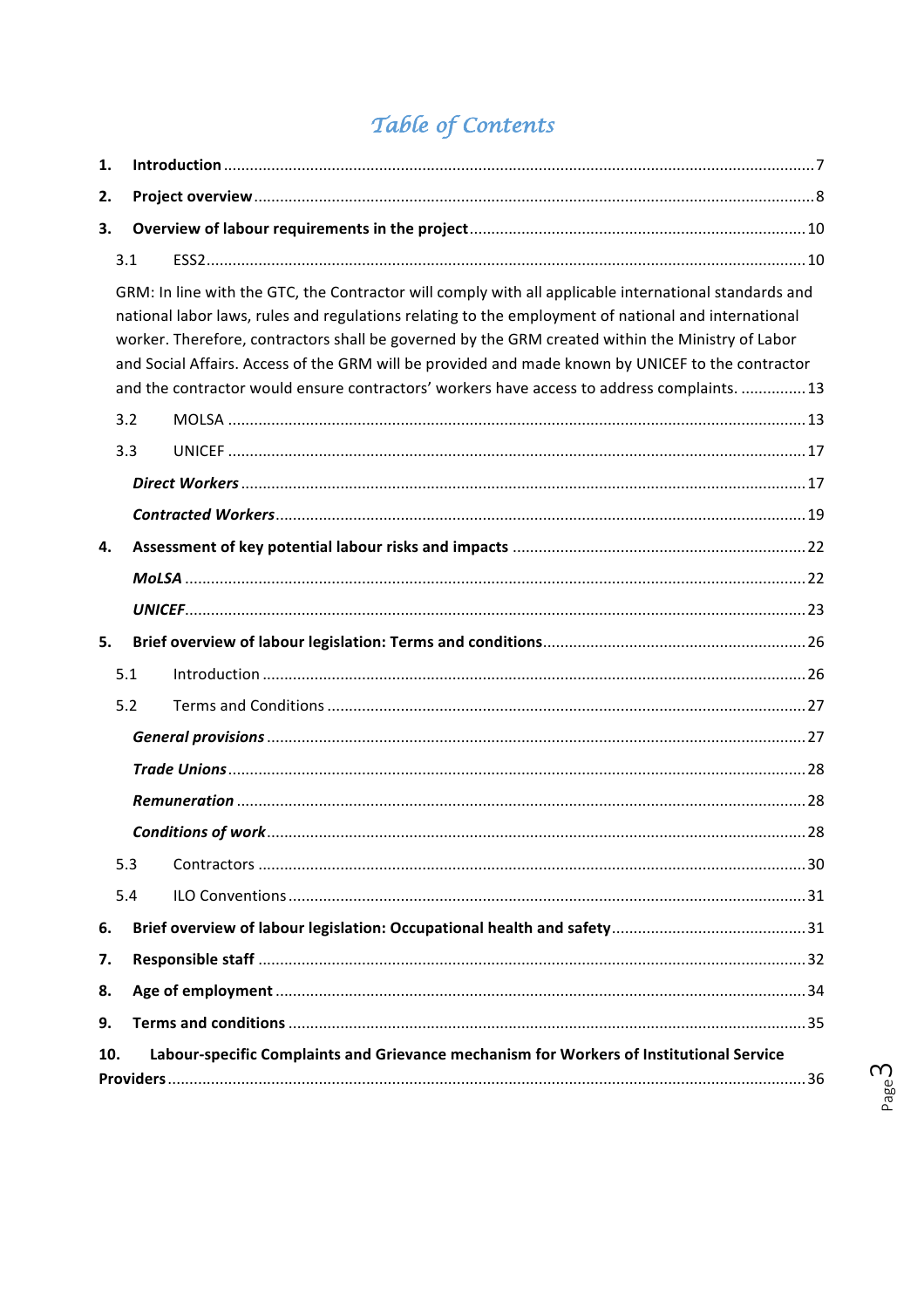| Annex 1 - Terms of Reference: Labour Grievance Redress Management Specialist 38 |  |
|---------------------------------------------------------------------------------|--|
|---------------------------------------------------------------------------------|--|

Page 4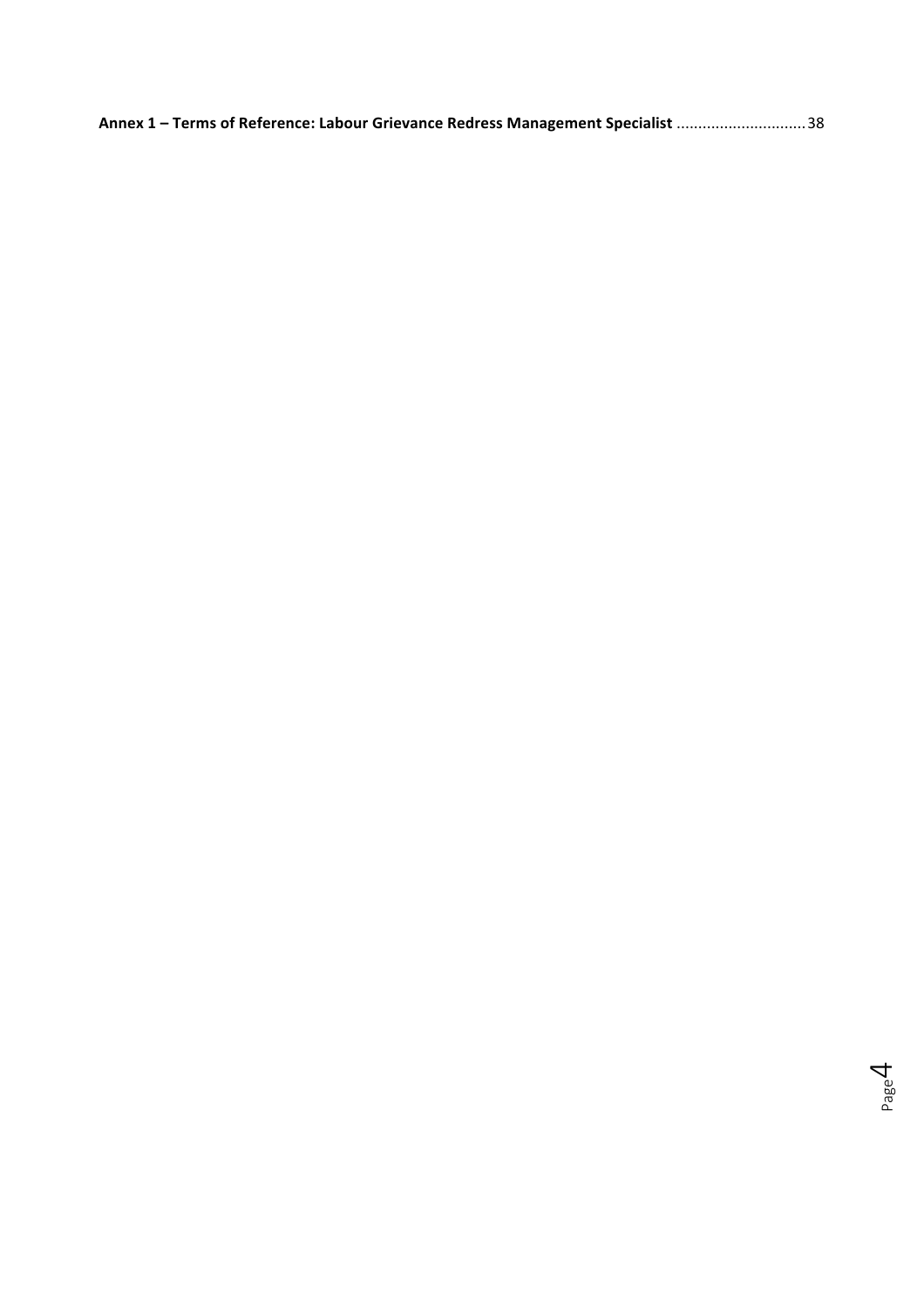# *Abbreviations and Acronyms*

| <b>CBT</b>   | <b>Community-based Targeting</b>                  |
|--------------|---------------------------------------------------|
| <b>CFM</b>   | <b>Complaints and Feedback Mechanism</b>          |
| <b>CP</b>    | <b>Cooperating Partner</b>                        |
| <b>CSO</b>   | Civil Society Organization                        |
| ESS          | <b>Environmental and Social Standards</b>         |
| FGS          | <b>Federal Government of Somalia</b>              |
| <b>FM</b>    | <b>Financial Management</b>                       |
| <b>GRC</b>   | <b>Grievance Redress Committee</b>                |
| <b>GRM</b>   | <b>Grievance Redress Mechanism</b>                |
| <b>ILO</b>   | International Labour Organization                 |
| <b>INGO</b>  | International Non-governmental Organization       |
| IT           | <b>Information Technology</b>                     |
| M&E          | Monitoring and Evaluation                         |
| <b>MIS</b>   | <b>Management Information Systems</b>             |
| <b>MOLSA</b> | Ministry of Labour and Social Affairs             |
| <b>NGO</b>   | Non-governmental Organization                     |
| <b>PCA</b>   | <b>Project Cooperation Agreement</b>              |
| PIU          | Project Implementation Unit                       |
| <b>PMSPC</b> | Project Manager and Social Protection Coordinator |
| <b>RFP</b>   | <b>Request for Proposals</b>                      |
| <b>SNHCP</b> | Shock Response National Human Capital Project     |
| SP           | <b>Social Protection</b>                          |
| <b>SPEG</b>  | Social Policy, Equity and Gender                  |
| <b>SRM</b>   | Social Risk Management                            |
| TA           | <b>Technical Assistance</b>                       |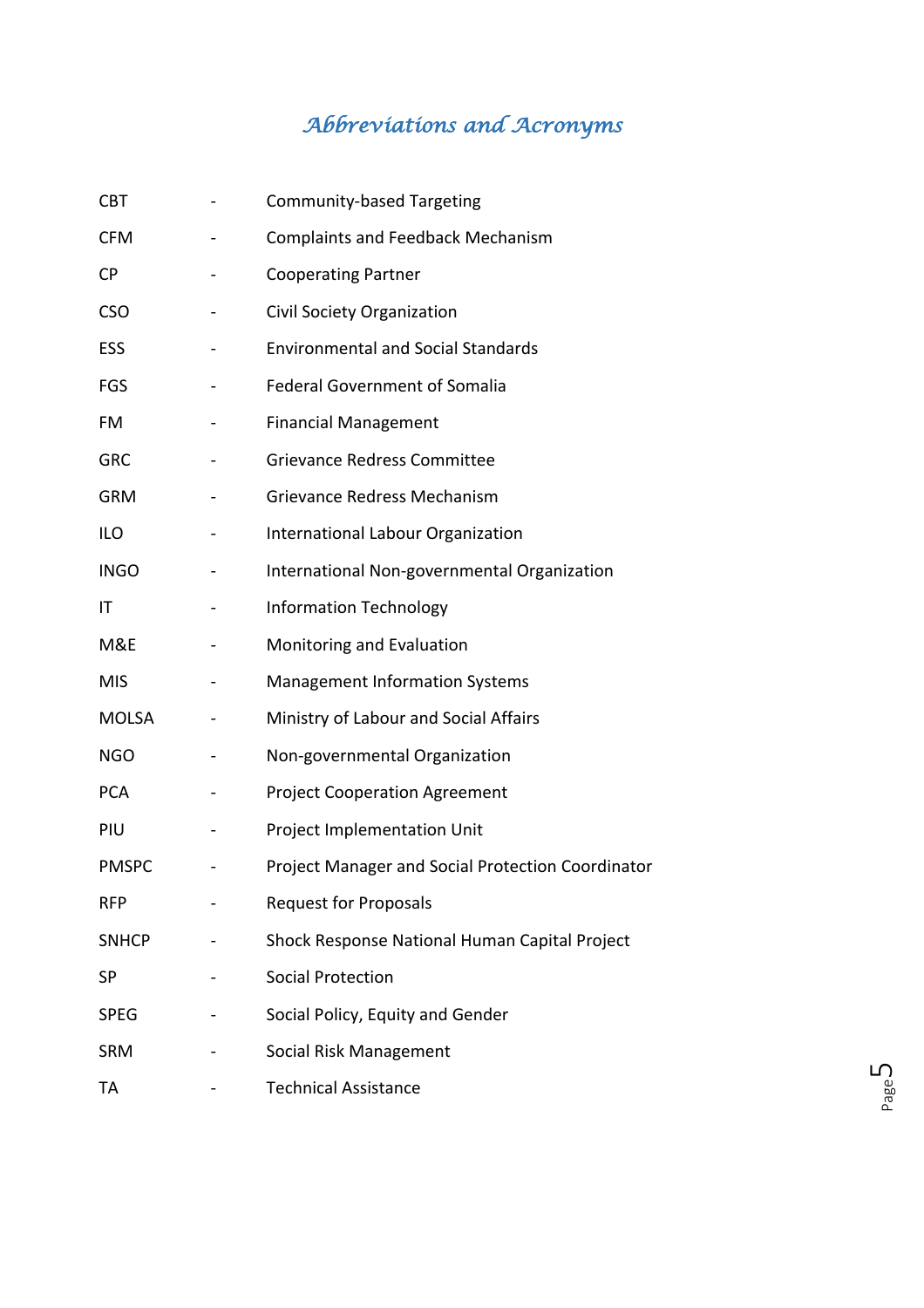| ToT           | <b>Training of Trainers</b>    |
|---------------|--------------------------------|
| <b>TPM</b>    | <b>Third-party Monitoring</b>  |
| <b>UN</b>     | <b>United Nations</b>          |
| <b>UNICEF</b> | United Nations Children's Fund |
| <b>WFP</b>    | World Food Programme           |

Page ي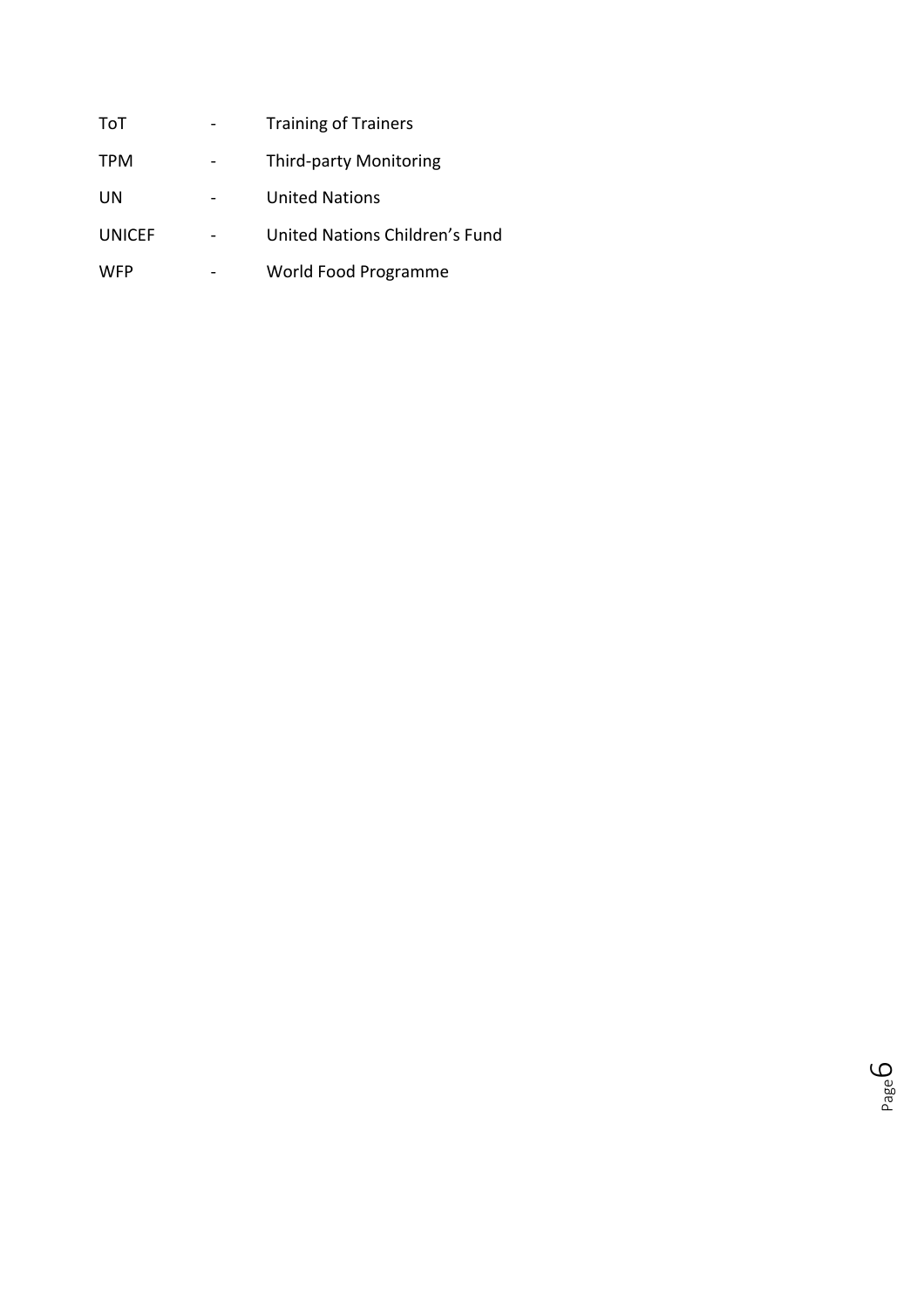### 1. Introduction

The Shock Responsive Safety Net for Human Capital Project (SNHCP), or Baxnaano in Somali, aims to provide cash transfers to targeted poor and vulnerable households and establish the basic building blocks of a national shock-responsive safety-net system. Staff will be engaged to implement the project at various levels. Some of the staff will be working within Ministry of Labour and Social Affairs (MOLSA), the lead implementing agency, and respective Ministries of Federal Member States. Others are, or will be, engaged by the World Food Programme (WFP) and United Nations Children's Fund (UNICEF), the implementing partners of the SNHCP. Both WFP and UNICEF will enter into agreements with contractors who will carry out various functions within the project. The contractors may already have, or will also engage, project-related staff under their agreements with the WFP and UNICEF.

The *World Bank Environmental and Social Framework<sup>1</sup> sets out the Bank's commitment to* sustainable development and provides for *Environmental and Social Standards* (ESS) at various levels. The ESS2 on '*Labour and Working Conditions'*<sup>2</sup> applies to staff employed, whether directly or indirectly, in a Borrower's project funded by the Bank.

The objectives of ESS2 are:

- To promote safety and health at work
- To promote the fair treatment, nondiscrimination and equal opportunity of project workers
- To protect project workers, including vulnerable workers such as women, persons with disabilities, children (of working age, in accordance with this ESS) and migrant workers, contracted workers, community workers and primary supply workers, as appropriate
- To prevent the use of all forms of forced labor and child labor
- To support the principles of freedom of association and collective bargaining of project workers in a manner consistent with national law
- To provide project workers with accessible means to raise workplace concerns.

<u> 1989 - Johann Barn, mars ann an t-Amhain an t-Amhain an t-Amhain an t-Amhain an t-Amhain an t-Amhain an t-Amh</u>

<sup>&</sup>lt;sup>1</sup>International Bank for Reconstruction and Development/World Bank (2017)<br><sup>2</sup> Ibid, 31-36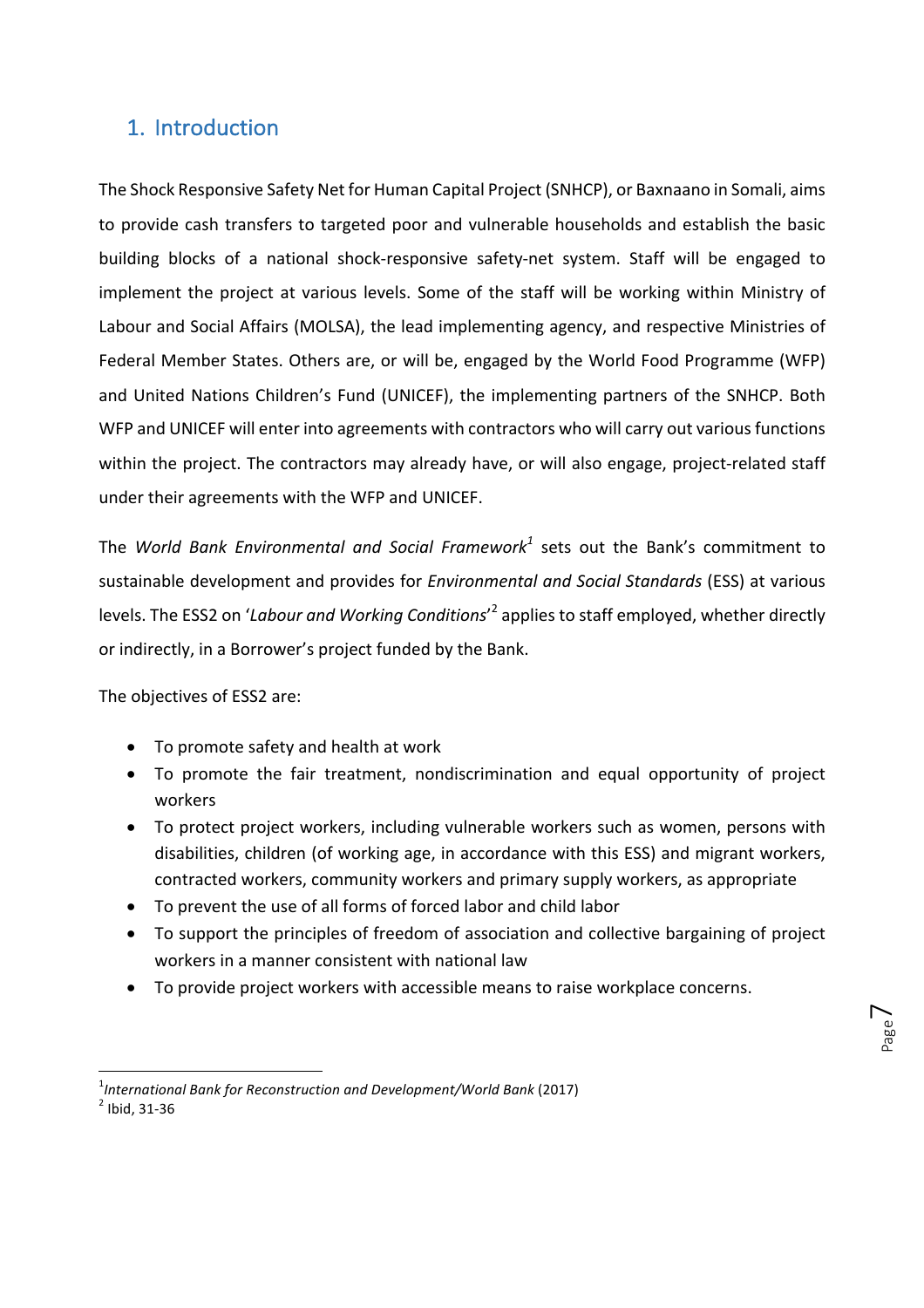Under this standard, the Borrower is required to develop *Labour Management Procedures* (LMP) whose purpose is to identify the main labour requirements and risks associated with the project with a view to addressing project labour issues. Though prepared at the initial stages of the project, it is a living document which is reviewed throughout the life of the project.

This is an LMP for the SNHCP. It applies only to MOLSA and UNICEF with respect to Components 2 and 3 of the project as detailed below. It presents an overview of SNHCP and labour use in the project and assesses key potential labour risks. It provides brief overviews of labour legislation in respect of terms and conditions and occupational health and safety. It then gives details of the staff within the project and discusses labour policies and procedures relevant to the project, and age of employment and the grievance redress mechanism. Details on the management of contractors, which are required by ESS2, are governed by applicable UNICEF requlations and rules, including the UNICEF General Terms & Conditions for Contractors/Institutional Service Providers, the UN Supplier Code of Conduct, and Annex A to the General Terms & Conditions.

# 2. Project overview<sup>3</sup>

<u> 1989 - Johann Barn, mars ann an t-Amhain an t-Amhain an t-Amhain an t-Amhain an t-Amhain an t-Amhain an t-Amh</u>

The development objective of the SNHCP is to provide cash transfers to targeted poor and vulnerable households, and to establish the basic building blocks of a national shock-responsive safety-net system in Somalia. It is a three-year project with three components.

*Component 1* is the *Nutrition-linked Unconditional Cash Transfers*, which provides unconditional cash transfers to households that are chronically poor and vulnerable to drought and malnutrition and link them to complementary nutritional support programmes. The objectives of the component are to (a) support households to strengthen their resilience and avoid negative coping mechanisms to meet escalating needs because of the drought in the short term and, (b) to promote human capital investment in the medium-to-long-term by linking beneficiary

 $3$  This summary is derived from the International Development Association's Project Appraisal Document (Report No: PAD3421) of July 2019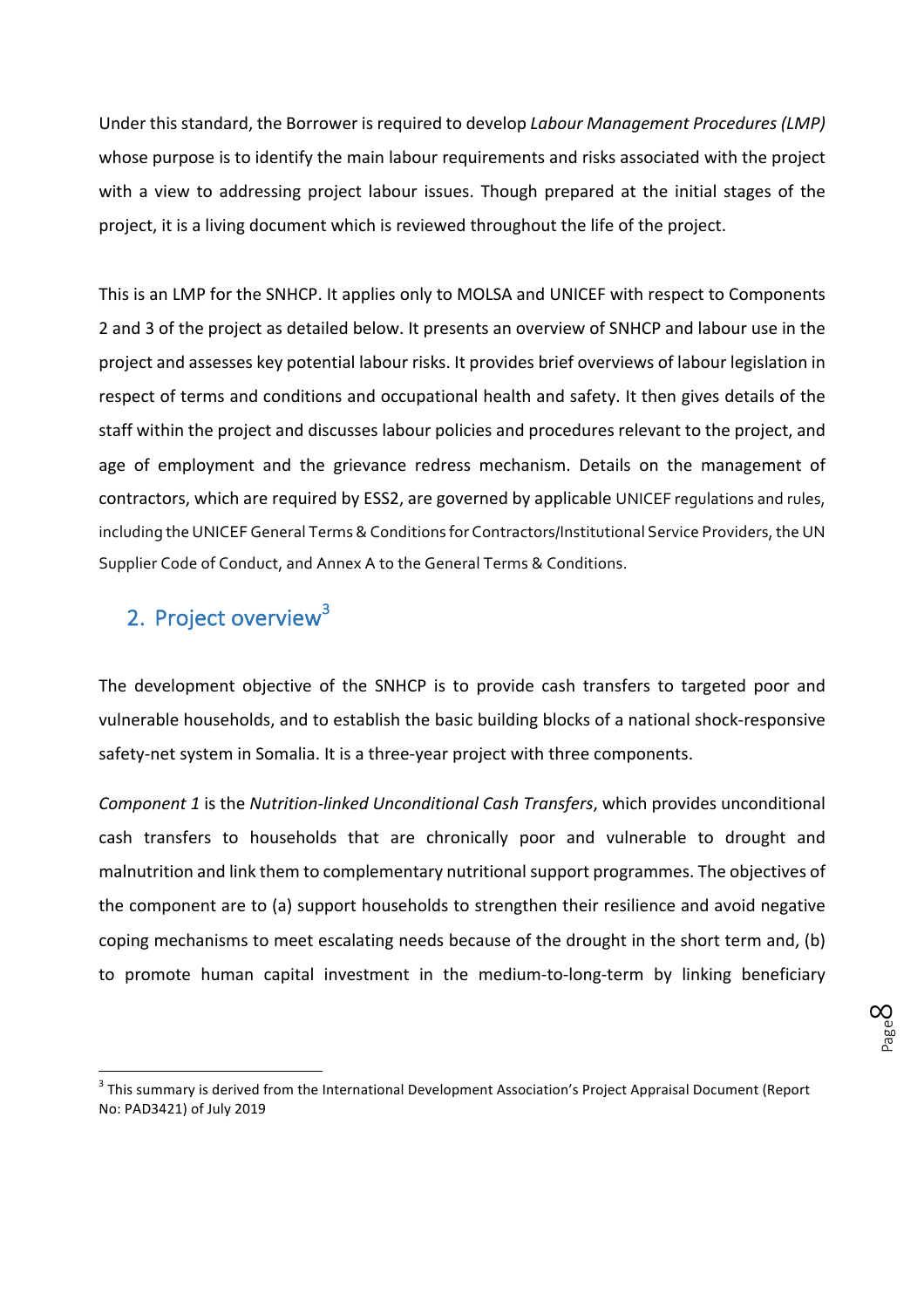households to complementary nutrition services (where they exist) and continuing to smoothen consumption gaps through predictable and reliable provision of cash transfer.

The component targets around 200,000 beneficiary households (approximately 1.2 million individuals). Mothers or female caregivers of children will be the direct recipients of the transfers. Targeting of beneficiaries will be conducted in three stages: (a) selection of districts; (b) selection of communities in the targeted districts, and (c) selection of households in the identified communities based on the household eligibility criteria through a community-based targeting (CBT) approach.

Implementation of Component 1 is supported by WFP which is engaged by MoLSA under a service contract arrangement to deliver nutrition-linked cash transfers. To enhance the visibility of the role of the Federal Government of Somalia (FGS) in delivering assistance to its people, WFP will make clear that this is a Government project through its sensitization and communication to communities and the general public. The operational cycles for the cash transfer include communication, registration of potential beneficiaries, enrolment for and issuance of a programme card, payment delivery, and grievance redress and monitoring.

*Component 2* is *Delivery Systems and Institutional Capacity Building.* It establishes the key building blocks of a social protection (SP) delivery system, advance policy development and strengthening of institutional capacity of relevant government ministries to manage and implement it. The objective of the component is to build capacity of the FGS/MoLSA to gradually take over full management and implementation of a safety-net programme and lay the foundation for a more comprehensive SP system in Somalia. The component will provide policy support and technical assistance (TA) for the development of safety-net delivery systems, which include the development of a social registry, management information systems (MIS), operational procedures for registration, enrolment, targeting, grievance redress, payment delivery, monitoring, community outreach and information campaigns, and capacity-building activities. This component is supported by UNICEF through a service contract with MoLSA.

Implementation of the above activities is led by the FGS (in partnership with UNICEF) and will seek to reach an arrangement to define the role and working relationship between the FGS and

Page ت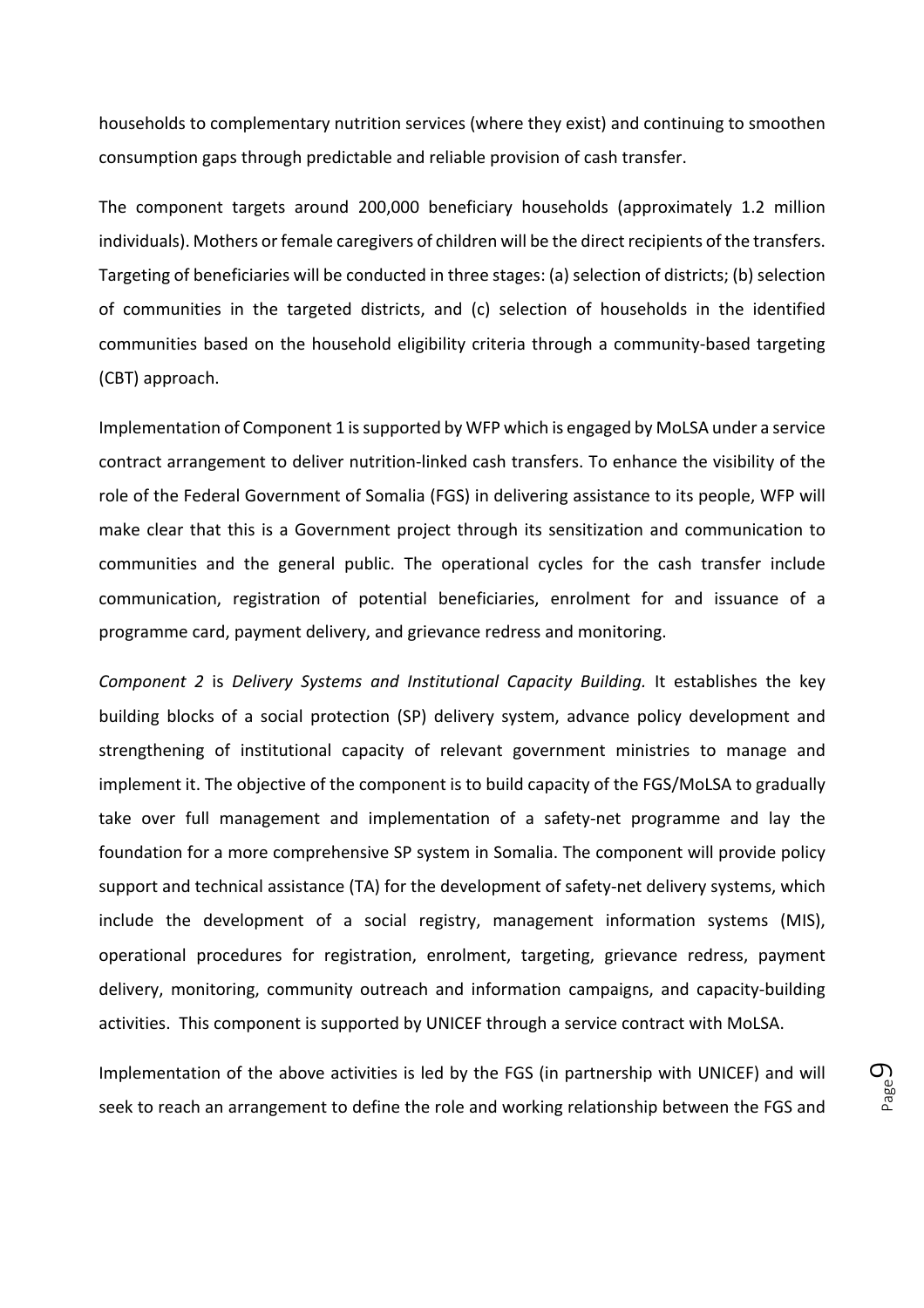the Federal Member States (FMS) in delivering safety-net programmes. These will be undertaken through an inclusive dialogue to define the governance structure and roles between the federal and regional/state levels. The component will also support consultation with the private sector, humanitarian and development partners, NGOs, and civil society organizations (CSOs). These will be supported through extensive consultations, workshops and round table discussions. The purpose will be to ensure sustained commitment from all stakeholders to the common vision of supporting Somalia to establish a sustainable SP system.

*Component 3* is *Project Management, Monitoring and Evaluation, and Knowledge Management.* It establishes a Project Implementation Unit (PIU) (already in place), strengthens MoLSA's coordination arrangements, and promotes learning and knowledge management through robust monitoring and evaluation (M&E). Focus will also be given to strengthening MoLSA's coordination arrangements within other ministries and stakeholders at the federal level, and between the federal level and the member states at the local level.

Additionally, the component will finance the contract of the third-party monitoring (TPM) firm and financial audits.

# 3. Overview of labour requirements in the project

This overview of labour use is for Components 2 and 3. As indicated earlier, Component 1 is supported by WFP, which has developed a separate LMP for the Component.

#### 3.1 ESS2

The World Bank *Labour and Working Conditions (ESS2)<sup>4</sup> classifies 'project workers', whether* fulltime, part-time, temporary, seasonal and migrant workers, in four important categories. These are:

• *Direct workers* are people employed or engaged directly by the Borrower to work specifically in relation to the project

 $\mathsf{L}^\mathsf{age}$ 

  $4$ Note 2 above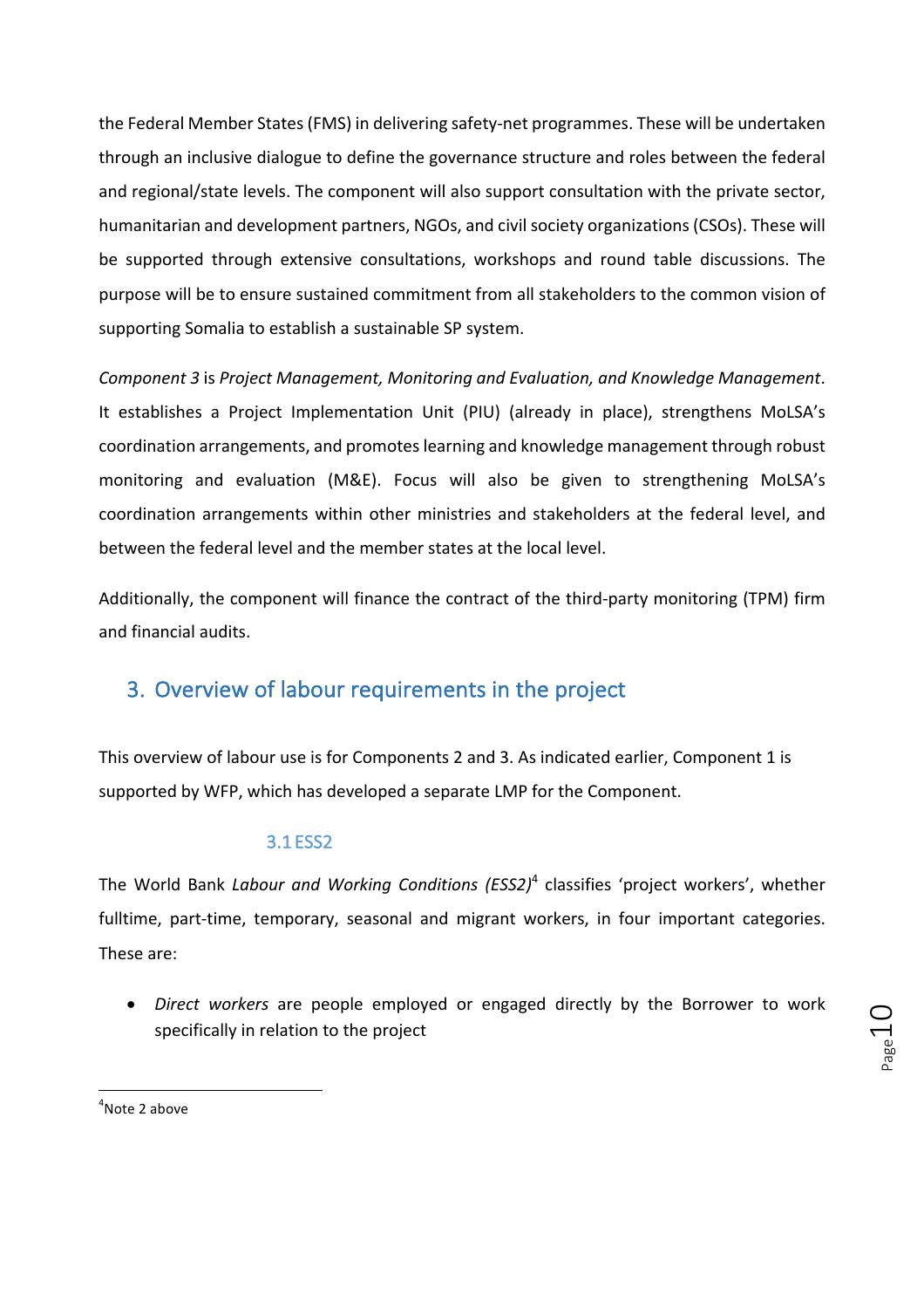- *Contract workers* people employed or engaged through third parties to perform work related to core functions of the project, regardless of location
- *Primary supply workers* people employed or engaged by the Borrower's primary suppliers
- *Community workers* people employed or engaged in providing community labour.

There are special provisions of the ESS2 that apply to these various categories; however, there are requirements that are basic and are applicable to all. With respect to Components 2 and 3 of this project, direct and contract workers are the relevant categories. For Components 2 and 3 primary supply workers are not anticipated as it is not anticipated that goods or materials essential to the core functions of the project will be provided on an ongoing basis. Components 2 and 3 will not use community workers who provide labour as a community contribution or as part of a social safety net.

In summary, the requirements for *direct workers* include:

- Working conditions and management of project workers in accordance with the requirements of national law and the ESS
- Terms and conditions of employment which provide project workers with information and documentation that is clear and understandable regarding their terms and conditions of employment
- Payment of project workers on a regular basis and permitted deductions
- Adequate periods of rest per week, annual holiday and sick, maternity and family leave
- Written notice of termination of employment and details of severance payments in a timely manner and payment of accrued wages and benefits
- Non-discrimination and equal opportunity with respect to any aspects of the employment relationship
- Measures to prevent and address harassment, intimidation and/or exploitation
- Measures of protection and assistance to address the vulnerabilities of project workers
- Participation in worker's organizations and collective bargaining
- Adequate protection against employment of children below the minimum age for employment, including risk assessment, and regular monitoring of health, working conditions, hours of work and the other requirements
- Prohibition of forced labour
- A grievance mechanism to raise work-place concerns, which is designed to address concerns promptly, using an understandable and transparent process with timely

 $P$ age $\perp 1$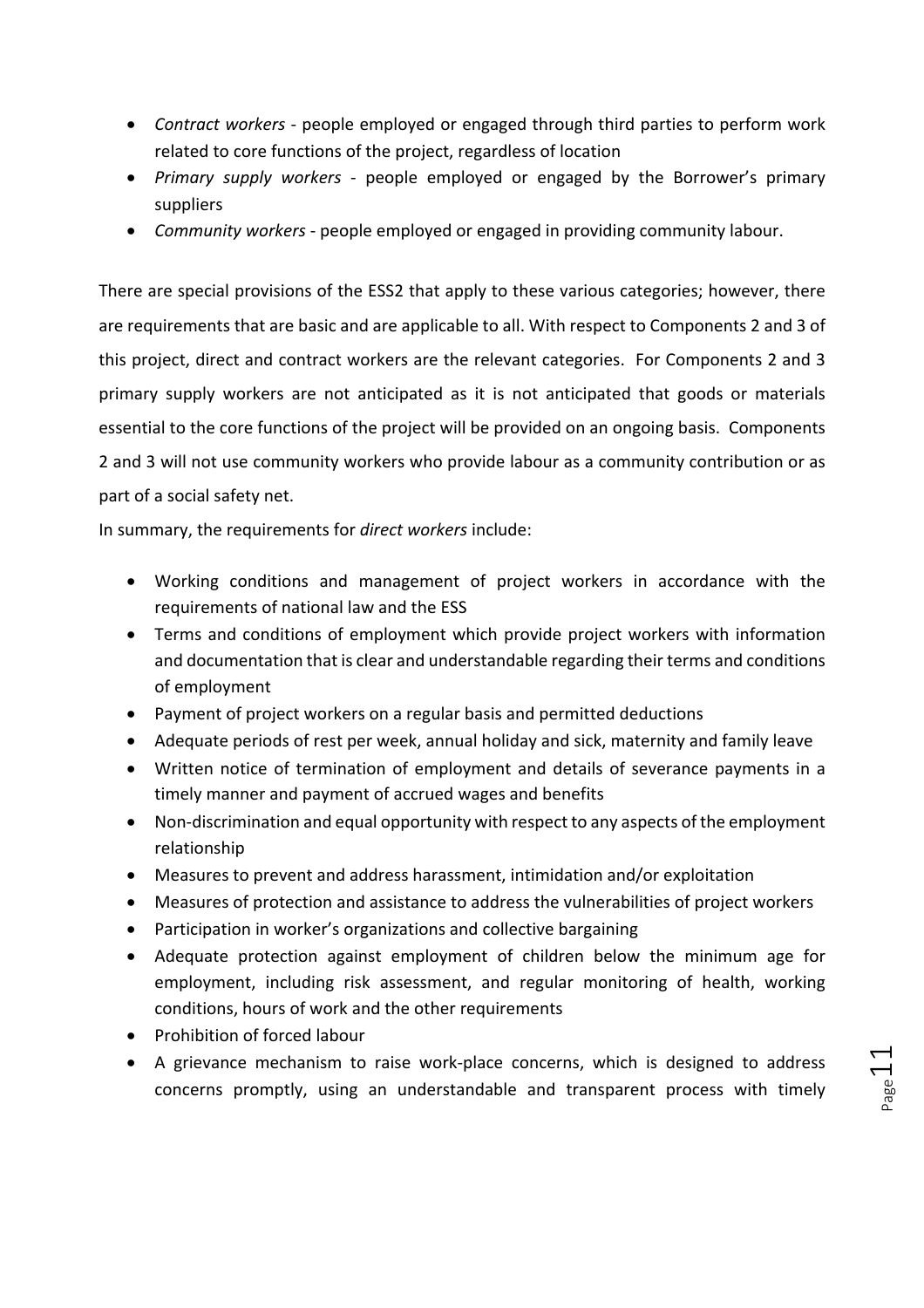feedback and which operates in an independent and objective manner, without any retribution

• Mechanisms and arrangements for occupational health and safety, including identification of hazards, preventive and protective measures, training, documentation and reporting of occupational accidents, diseases and injuries, emergency prevention and preparedness, and remedies for adverse impacts.<sup>5</sup>

With respect to *contracted workers*, the ESS2<sup>6</sup> requires the Borrower to make reasonable efforts to ascertain that those who engage contracted workers are legitimate and reliable entities and have in place labour management procedures applicable to the project. The Borrower is, additionally, expected to:

- Establish procedures for managing and monitoring the performance of the third parties in relation to the requirements of ESS2
- Incorporate the requirements of ESS2 into contractual agreements with such third parties together with noncompliance remedies and require the contractor to do the same in relation to sub-contractors.
- Ensure that no child under the minimum age of employment is employed as a contracted worker within the project and put in place, or ensure that the third parties put in place, credible mechanisms for verifying the age of potential employees
- Ensure that contracted workers have access to a grievance mechanism, whether provided by the third party employing or engaging the workers, or the Borrower.

To ensure compliance of the contactor with its obligations the following UNICEF policies forms part of the contract that will be signed by the contractor: UNICEF General Terms and Conditions of Contract (GTC) for suppliers and Institutional contractors including a clause on Prohibiting Sexual Exploitation and Abuse; UNICEF's Policy Prohibiting and Combatting Fraud and Corruption; the UNICEF's Policy on Conduct Promoting the Protection and Safeguarding of Children, the UN Supplier Code of Conduct.

UNICEF shall monitor compliance of contractor on the following and inform WB/MolSA when required: 

Health and Safety: In line with the UNICEF GTC, UNICEF shall periodically review compliance on Occupational Health and Safety (OHS) performance.

<u> 1989 - Johann Barn, mars ann an t-Amhain an t-Amhain an t-Amhain an t-Amhain an t-Amhain an t-Amhain an t-Amh</u>

 $<sup>5</sup>$  See note 2 above, 32-35  $<sup>6</sup>$  Ibid. 35</sup></sup>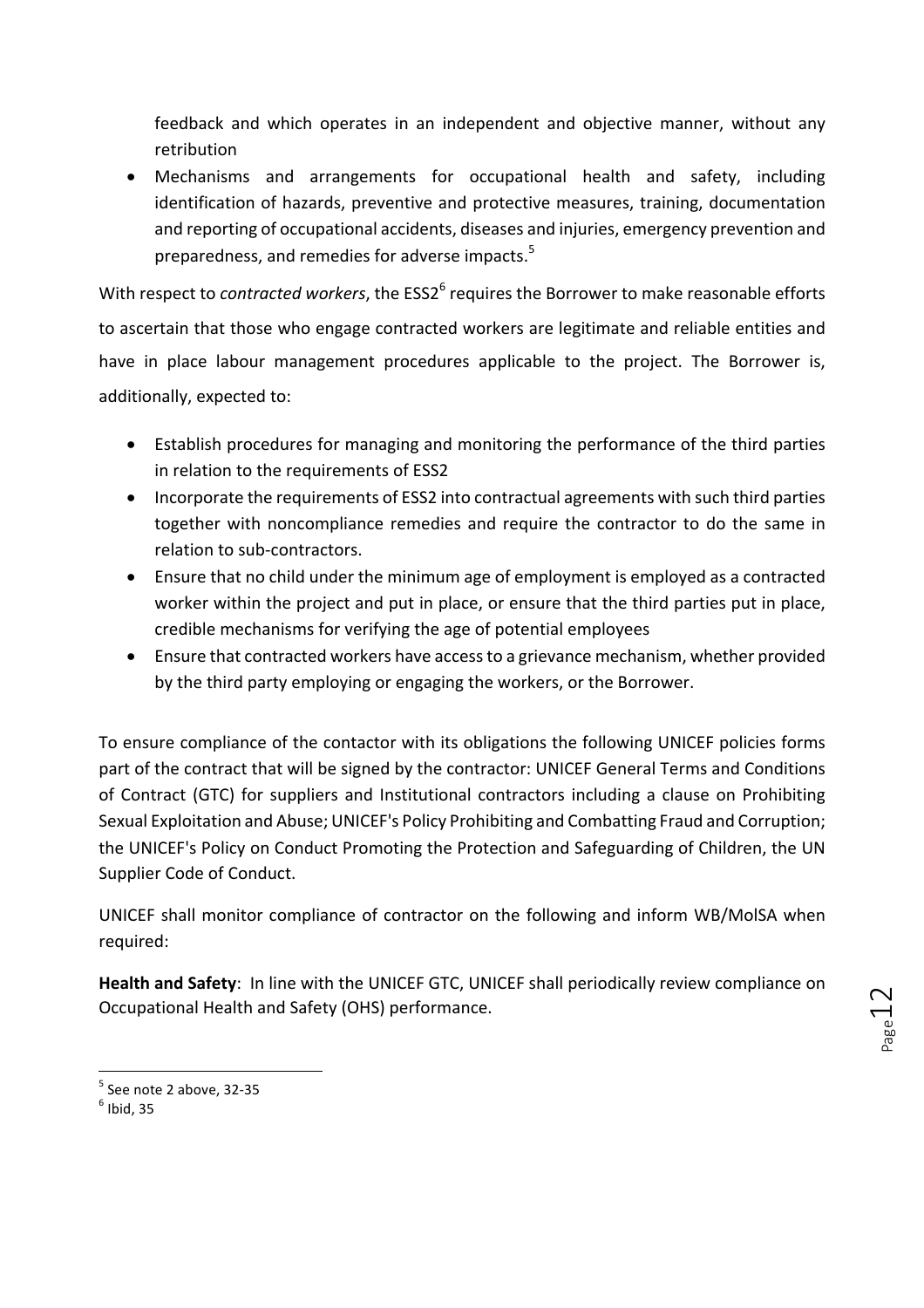GRM: In line with the GTC, the Contractor will comply with all applicable international standards and national labor laws, rules and regulations relating to the employment of national and international worker. Therefore, contractors shall be governed by the GRM created within the Ministry of Labor and Social Affairs. Access of the GRM will be provided and made known by UNICEF to the contractor and the contractor would ensure contractors' workers have access to address complaints.

#### 3.2MOLSA

MoLSA<sup>7</sup> is responsible for the overall project management, implementation, monitoring and coordination with other ministries and federal member states. To assist MoLSA in implementation of the project, a Project Implementation Unit (PIU) has been established within MoLSA at the federal level. PIU will be responsible for the day-to-day management and administration of the project and will report to the Minister of Labour and Social Affairs. The figure below summarizes the roles and responsibilities of different institutions and actors in the implementation of the SNHCP, including the nature of the relationship between them.



The PIU at the federal level is headed by a Project Manager and Social Protection Coordinator, and also includes an Operations Officer, a Communications Officer, a Management Information Systems (MIS) Officer, a Grievance Redress Mechanism (GRM) and Social Risk Management

 

 $^7$ Summarized from SNHCP Project Operations Manual (October 2019), 28-40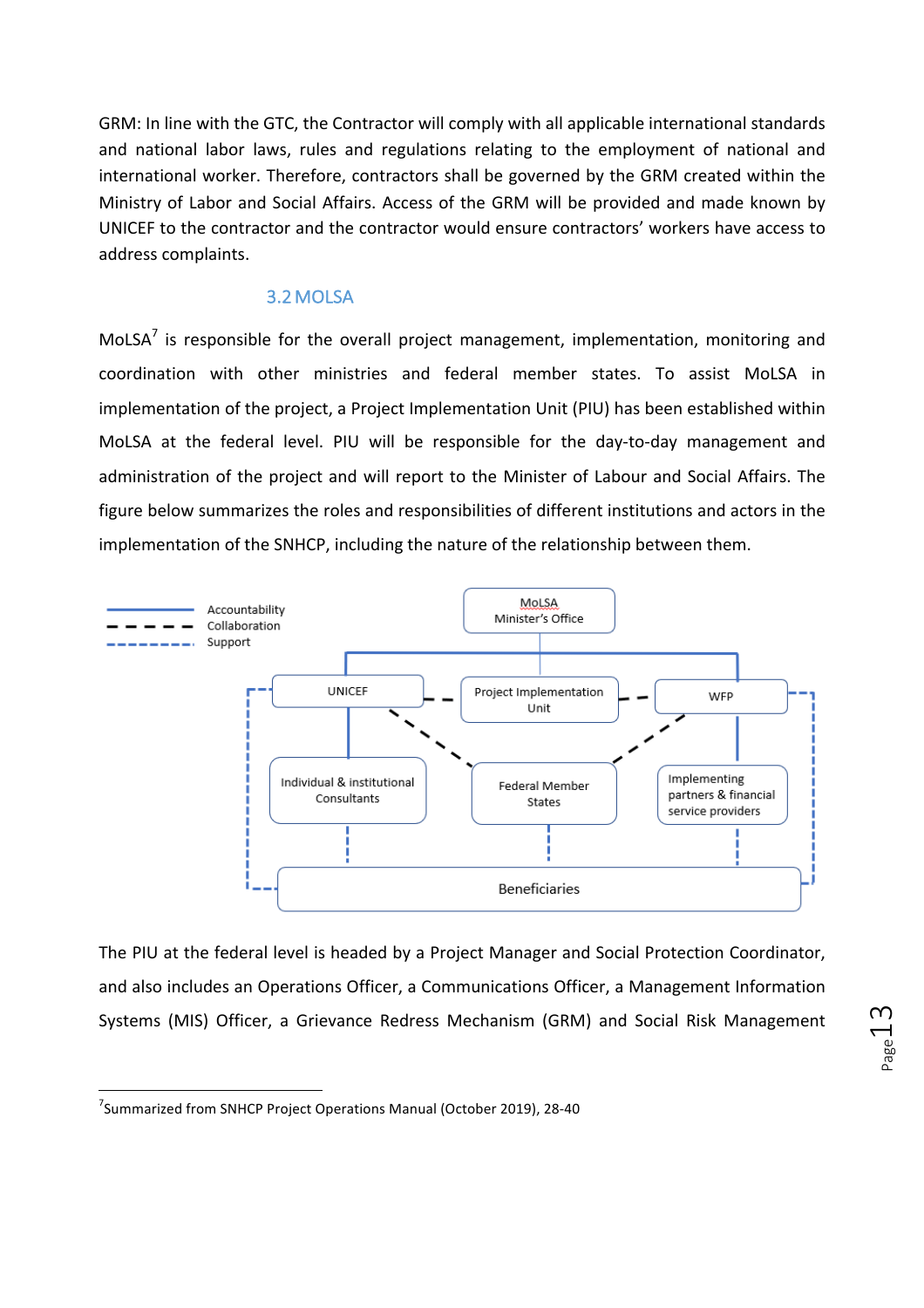(SRM) Officer, a Monitoring and Evaluation (M&E) Officer, Financial Management Officer, a Labour GRM Officer and a Procurement Officer.

The PIU is responsible for:

- Implementation of the project in accordance with all the relevant agreements, manuals and any other relevant project documents, under the guidance of the FGS Constitution and any other relevant laws, including the Labour Code
- Ensuring activities are carried out according to the principle of 'do no harm' and in compliance with the established fiduciary, social and environmental safeguards requirements
- Compliance with financial management responsibilities and processes, including reporting and auditing obligations
- Timely completion of project reporting on activities, spending and monitoring to MoLSA and the project steering committee
- Facilitation and management of monitoring, auditing and evaluation processes
- Monitoring of progress of the components implemented with WFP and UNICEF support and provide timely feedback and support as needed
- Support MoLSA with the efforts to coordinate within government and with other partners engaged in the Social Protection (SP) agenda.

In detail, PIU is, through its designated officers, responsible for:

- Management of the procurement process through the Procurement Officer, including development of a Project Procurement Strategy for Development and Procurement Plan, procurement of goods and non-goods consulting and consulting services, preparation of bidding documents/Terms of Reference (ToRs)/Request for proposals (RFPs), to bid/proposal opening and evaluation, contract negotiations, award and management, and the release of funds to suppliers/service providers, in accordance with the World Bank's requirements and, for procurement going through it, UNICEF's procurement standards in line with public procurement principles
- Financial management (under the Federal Government of Somalia (FGS) financial management and reporting country systems and procedures and in line with World Bank standards), through the Financial Management Officer, including planning, budgeting

 $P_{\text{age}}14$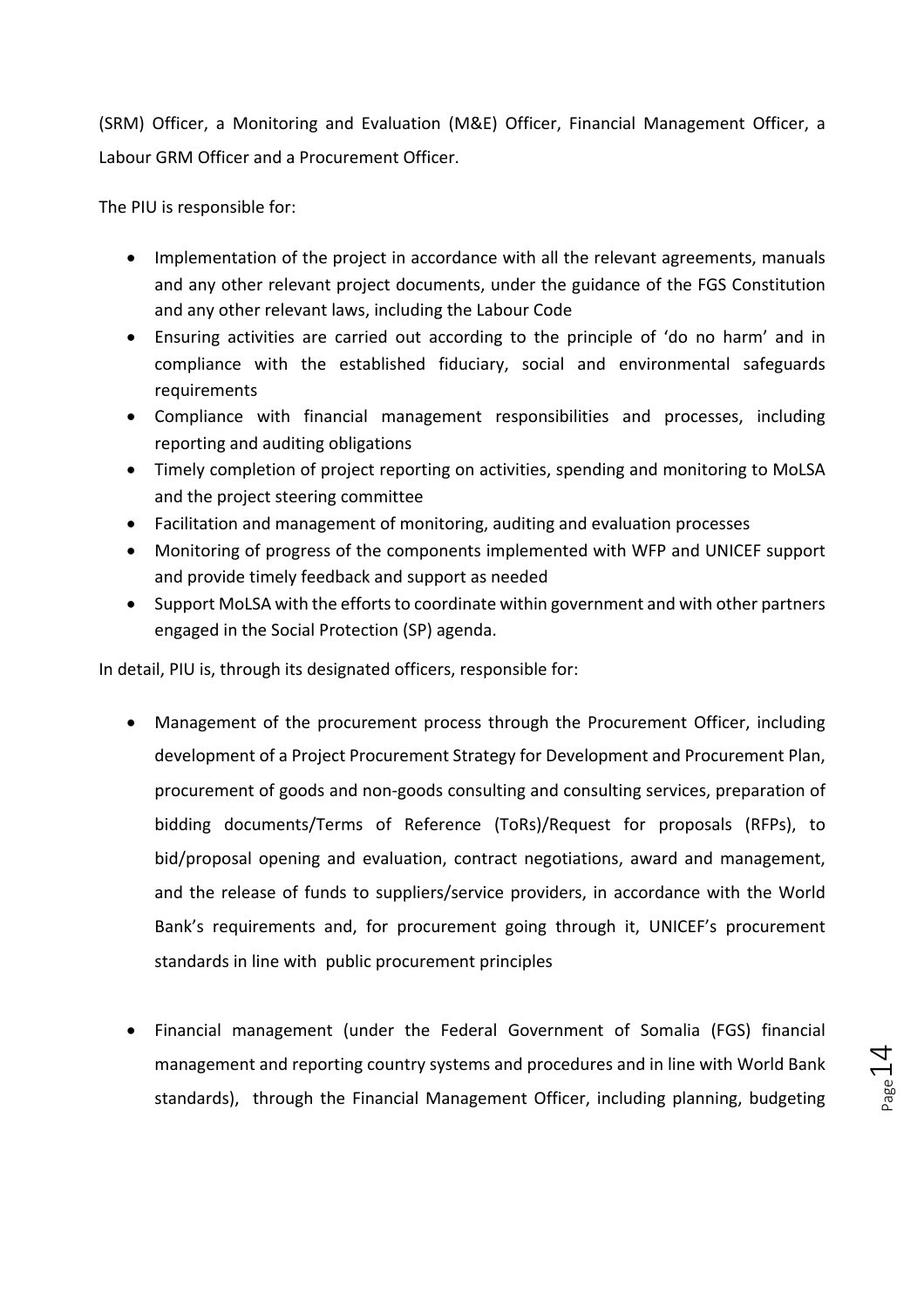and preparing financial forecasts; implementing accounting controls and bookkeeping and reconciliation of accounts; ensuring segregation of duties for all financial activities; contracts management with various vendors to the project; disbursements of funds for project activities; invoice payments and tax control and reporting; keeping records of fixed assets, as well as evidence of all invoices, payments, status of contracts, and status of categories; financial reporting; proper documentation and adequate preparation for the project audit and processing and archiving all financial documentation in accordance with legal requirements

- Management of the M&E process through its M&E Officer in coordination with WFP and UNICEF
- Preparation and consolidation of project-wide annual work plan and budgets across all the levels of project implementation, and project reporting, including consolidating WFP and UNICEF reports into a comprehensive project-wide report (containing project overall progress towards the project development objectives and against the outcome indicators; project progress since last reporting; project activities performed during the reporting period; feedback and reporting; major events and challenges during the reporting period; how challenges were addressed or resolved; risks that materialized during the reporting period and how they have been mitigated; summary of issues raised through the GRM system and how they have been addressed; update of the project's results framework; and action plan and expected deliverables and project progress till next reporting).

MOLSA has engaged or is in the process of engaging 'direct workers' to work within the PIU whom all elements of ESS2 will apply. In order to oversee and manage the project, MOLSA has established the PIU with the following direct workers and whose roles have been described above:

- Project Manager and Social Protection Coordinator (PMSPC)
- Operations Officer

Page15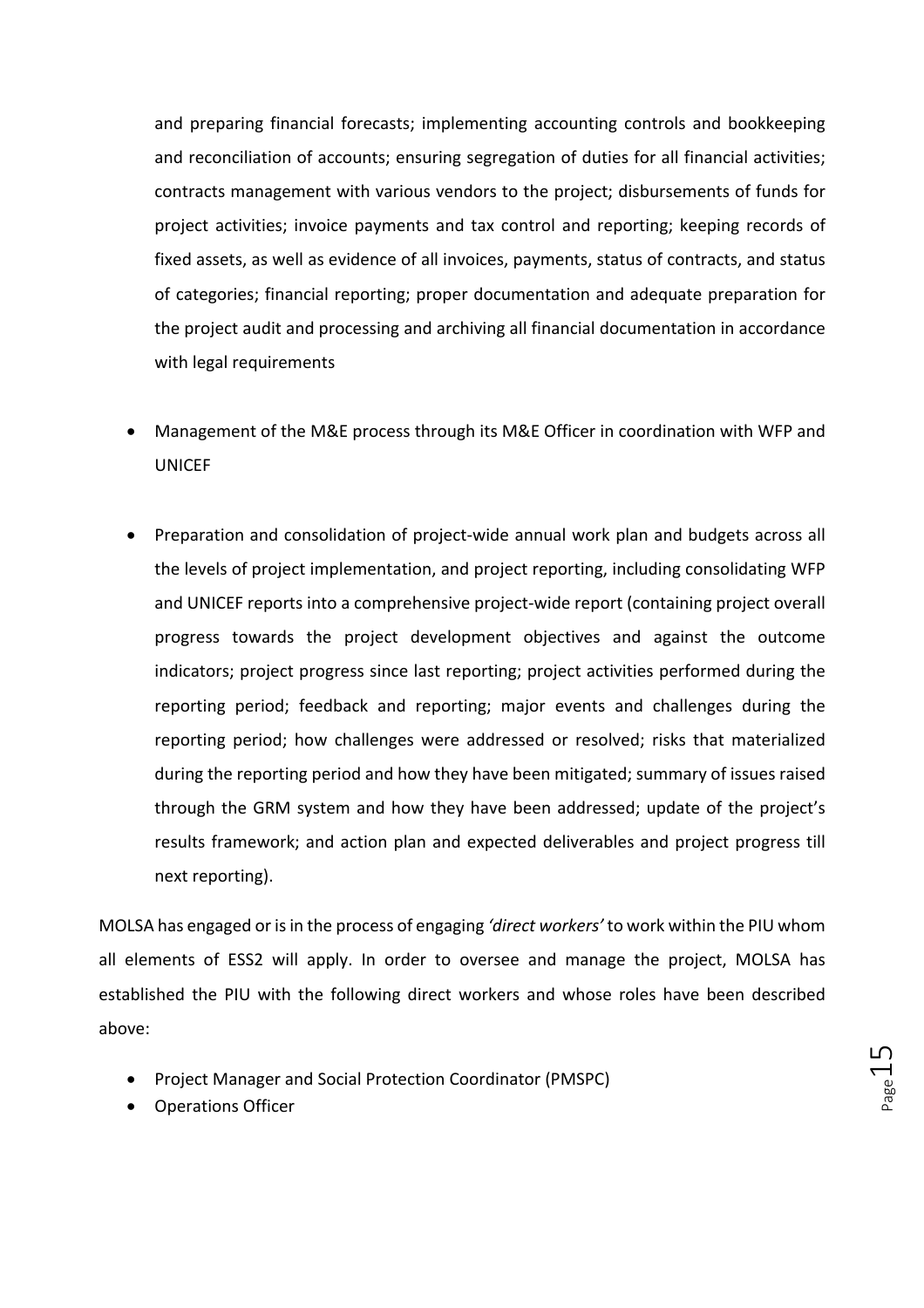- Communications Officer
- Management Information Systems (MIS) Officer
- Grievance Redress Mechanism (GRM) and Social Risk Management (SRM) Officer
- Labour GRM Officer
- Monitoring and Evaluation (M&E) Officer
- Financial Management Officer
- Procurement Officer.

In engaging these workers, MOLSA has adopted an open, transparent and competitive system by advertising for applications and subjecting the applicants to a non-discriminatory and equal opportunity vetting and interview process.

Because of the nature of the project and the possibility of departmental collaboration, some civil servants may carry out work in connection with the project on a full-time or part-time basis. These may include civil servants from MOLSA, other federal or state ministries and districts, and security personnel. It is important to note that such civil servants, unless they are formally transferred and attached to the project, will not be governed by ESS2, except for the general provisions on health and safety and protection of workers. They will continue to be subject to the existing terms and conditions of employment, as governed by their individual contracts and under the FGS Constitution, the general Labour Code and civil service law and regulations. The legal framework mentioned has provisions which protect the health and safety of workers, prohibit child and forced labour and regulate terms and conditions of employment.

Those engaged in the project by MOLSA as direct workers are subject to the protections offered under the Somalia Labour Code and individual consultancy contracts and terms and conditions of employment that are guided by the Code and related legislation, and requirements of the project. Their contracts set out their rights under national legislation, including hours of work, wages, overtime, compensation and benefits. They are engaged for a period of 12 months subject to renewal based on performance.

Internally, the PMSPC manages the consultants under the PIU. The PMSPC reports to the Minister of Labour and Social Affairs. In case of any complaints or grievances they may have, a general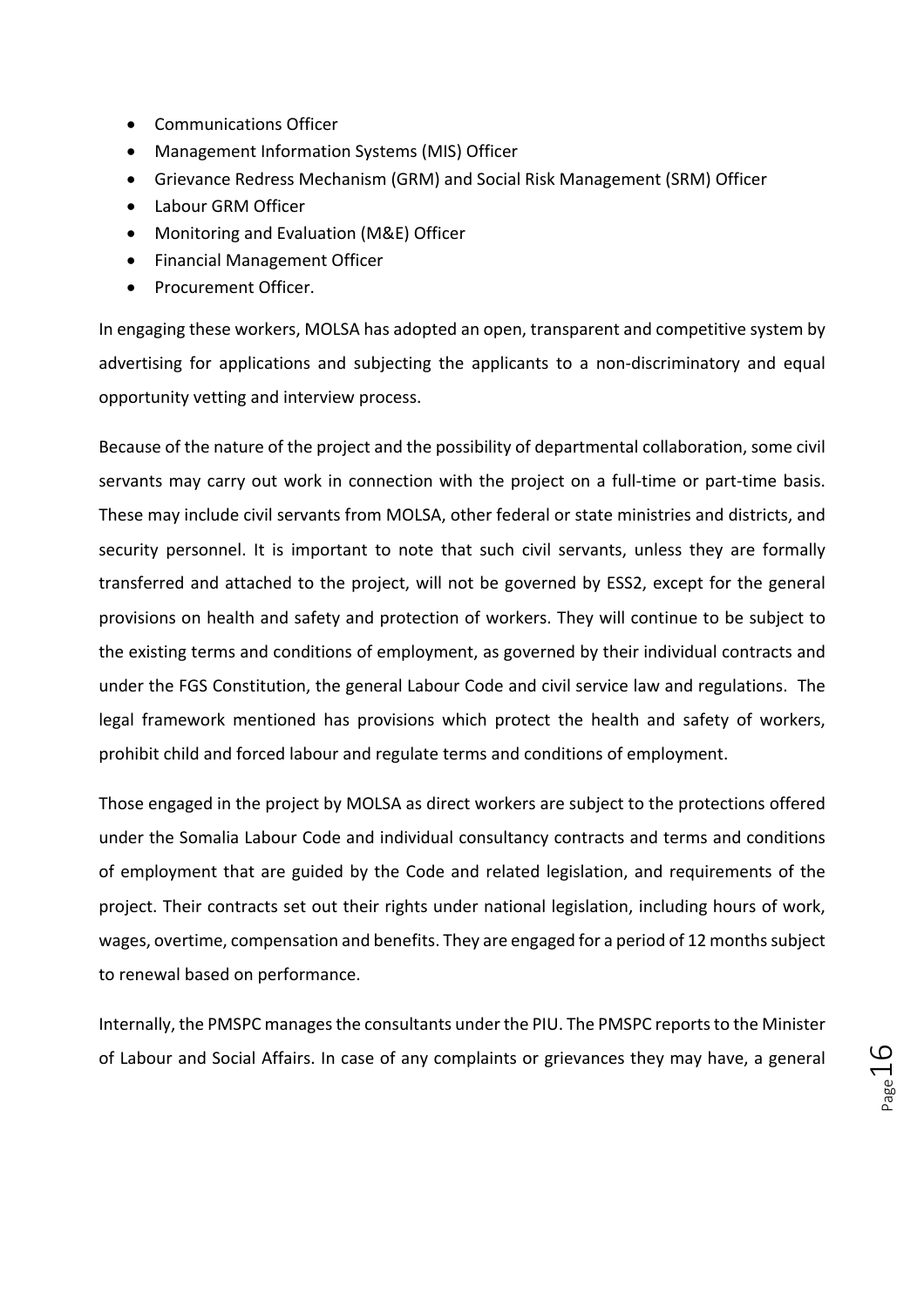project-wide, comprehensive grievance redress mechanism (GRM) has, as indicated below, been put in place to facilitate grievance-handling.

The regulations mentioned satisfy the requirements of ESS2 which apply to direct workers employed by MOLSA for the project, which include provision of information and documentation on their terms and conditions of employment, protection and assistance to address the vulnerabilities of project workers, regular payment, weekly rest and leave, non-discrimination and equal opportunity, measures for dealing with harassment, intimidation and/or exploitation, prohibition of child and forced labour, adequate mechanisms and arrangements for occupational health and safety, an independent, objective, understandable and transparent grievance mechanism, and notice of termination with details of severance payments and accrued wages and benefits.<sup>8</sup>

#### 3.3UNICEF

The hiring and contracting of any staff, consultants or contractors by UNICEF<sup>9</sup> in connection with SNHCP shall be done according to UNICEF's established regulations, rules, policies and procedures. UNICEF intends to engage two categories of workers under the ESS2 definitions: 'direct workers' (UNICEF staff) and 'contracted workers.

#### *Direct Workers*

<u> 1989 - Johann Barn, mars ann an t-Amhain an t-Amhain an t-Amhain an t-Amhain an t-Amhain an t-Amhain an t-Amh</u>

In order to provide adequate policy support as well as technical assistance for the development of safety-net delivery system and to ensure appropriate management of component 2, UNICEF will engage the following staff and individual consultants as 'direct workers':

- Project Coordinator (International Fixed Term contract at P-4 Level for 24 months and based in Nairobi)
- Cash Transfers Delivery Systems Specialist (Individual Consultant Contract for 2 years at 130day/year home based and with up to 3 Missions a year to Mogadishu to provide TA)

Page 1

 $^8$  See particularly, Labour Code, Part II on the right to membership in and withdrawal from trade unions; Part III on employers' obligations with respect to individual contracts of employment; Part V on fixing and payment of, and deductions from, remuneration; Part VI on conditions of work, including hours of work, night work, work of women, children and young persons, weekly rest, public holidays and annual leave; Part VII on occupational health and safety, including protection against risks and protection of occupational health and safety and medical assistance and payment for occupational or disease, injury, and Part IX on settlement of labour disputes

 $^9$ Summarized from UNICEF's draft Labour Management Procedures (February 2020), 7-9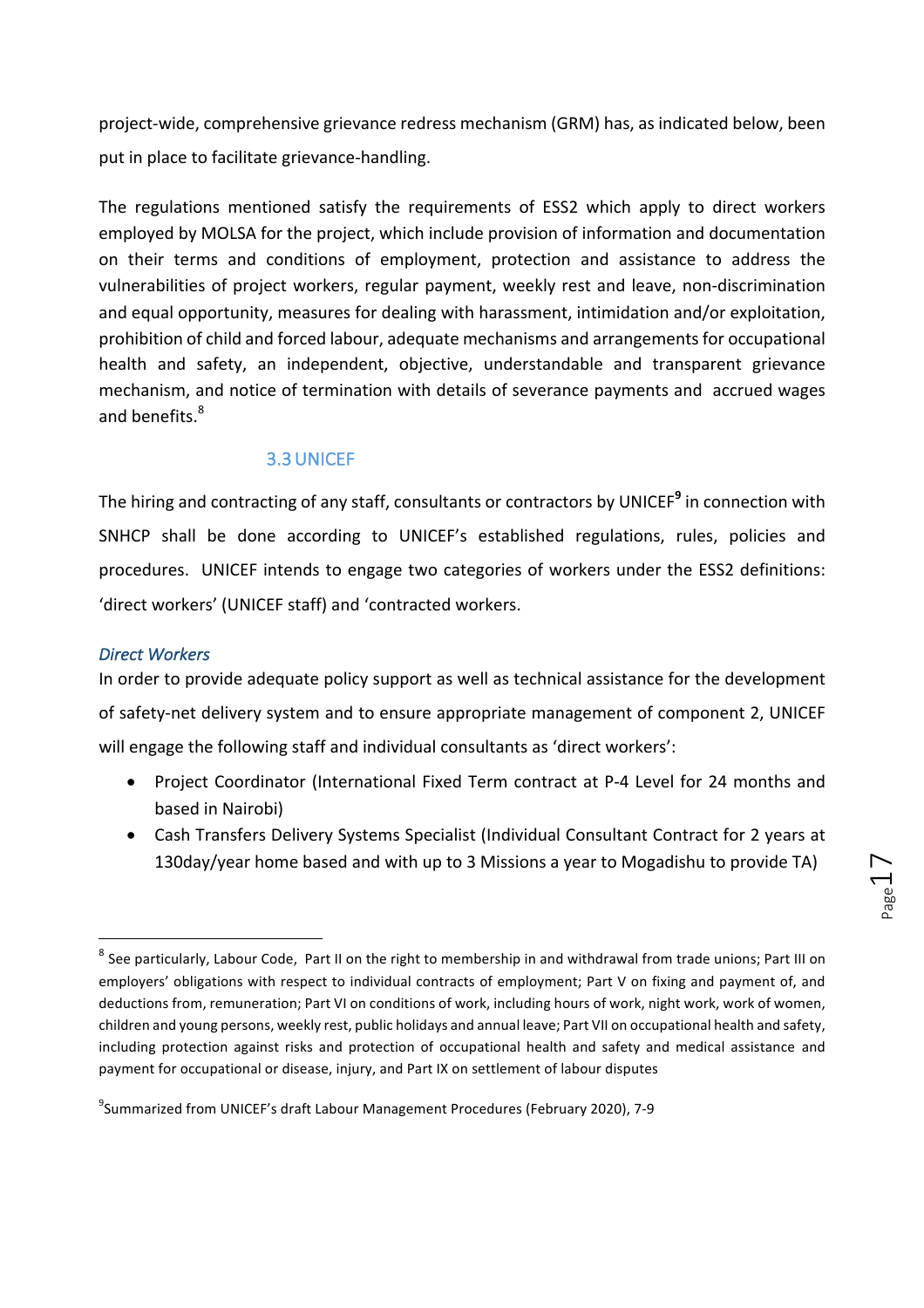- Administration and Travel Assistant (National Fixed Term contract at GS6 with 20% of time dedication over 26 months and based in Mogadishu)
- Human Resources Specialist (International Fixed Term contract at P-4 level with 5% of time dedication over 12 months and based in Mogadishu)
- Procurement Specialist (International Fixed Term contract at P-3 level with 10% of time dedication over 24 months and based in Mogadishu)
- Budget Officer (International Fixed Term contract at P-2 level with 10% of time dedication over 26 months and based in Mogadishu)
- Reports Specialist (International Fixed Term contract at P-3 level with 10% of time dedication over 26 months and based in Mogadishu)
- Finance and Administration Manager on International Fixed Term contract at P-4 level with 5% of time dedication over 26 months and based in Mogadishu.
- Security Officer on International Fixed Term contract at P-3 level with 10% of time dedication over 24 months and based in Mogadishu.
- Security Associate (National Fixed Term contract at GS6 with 20% of time dedication over 24 months and based in Mogadishu).

In addition to the above listed staff, other staff of UNICEF Somalia will also be substantially involved in the implementation, for overall supervision and guidance, participation and support for implementation. They are the Deputy Representative Programme, Deputy Representative Operations, Chief of Social Policy, Social Protection Manager, Senior Security Adviser, Finance and Administration Officer as well as Chiefs of Zonal Offices.

UNICEF staff members are subject to the United Nations Staff Rules and Regulations approved by the General Assembly and are paid based on the framework of benefits of the International Civil Service Commission and according UNICEF established policies.

Staff recruited locally in Somalia for posts in the National Professional (NP) and General Services (GS) categories are considered national staff. Staff members other than those regarded as locally recruited shall be considered as having been internationally recruited and, therefore, are International staff. UNICEF is committed to maintaining a balanced gender staffing profile and geographical representation among internationally recruited staff. Depending on their type of appointment and duty station, the allowances and benefits available to internationally recruited staff members may include payment of travel expenses upon initial appointment and separation.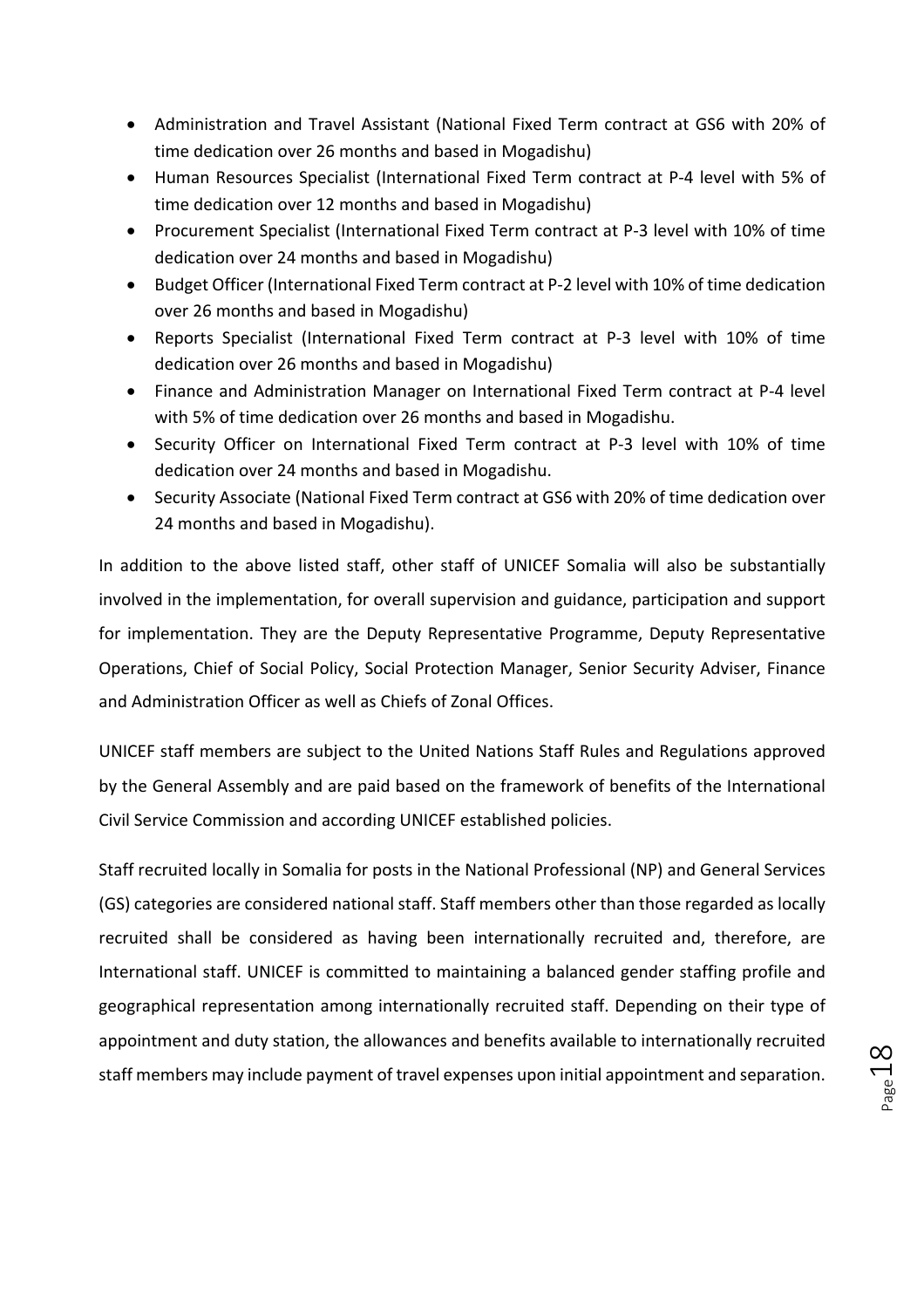Other entitlements may include relocation shipment; home leave; education grant; and repatriation grant, and rest and recuperation, hardship and other allowances, including mobility.

Remuneration of staff in the professional and higher categories is made up of two main elements: a base salary and post adjustment. The post adjustment, a monthly base salary multiplier, considers cost-of-living factors and exchange rate fluctuation as well as inflation. The salary scales of the professional levels are expressed as gross and net base salaries and applied uniformly, worldwide, by all organizations in the United Nations common system. Staff members in the National Officer and General Service categories are recruited locally and they are paid a salary based on a local salary scale which is reviewed periodically.

Employees' benefits are family friendly and take into account work-life and diversity policies. UNICEF is committed to maintaining a balanced gender and geographical representation. Other benefits and entitlements include:

- Annual leave
- Dependency allowance
- Medical and dental insurance
- Pension scheme
- Rental subsidy (where applicable)
- Education grant
- Home leave
- $\bullet$  Life insurance
- Paid sick leave
- Family leave
- Family visit
- Maternity/Paternity adoption leave
- Special leave.

#### *Contracted Workers*

UNICEF will engage 'contracted workers' under the following specific outputs and activities<sup>10</sup>:

• For the implementation of Output  $1$  – Social Protection Policy and Governance and Output 3 – Capacity Building and Knowledge Management, and under Service Contracts to a total of 960 days, a National Social Protection Consultant and a National Programme Page 19

  $10$  Ibid, 9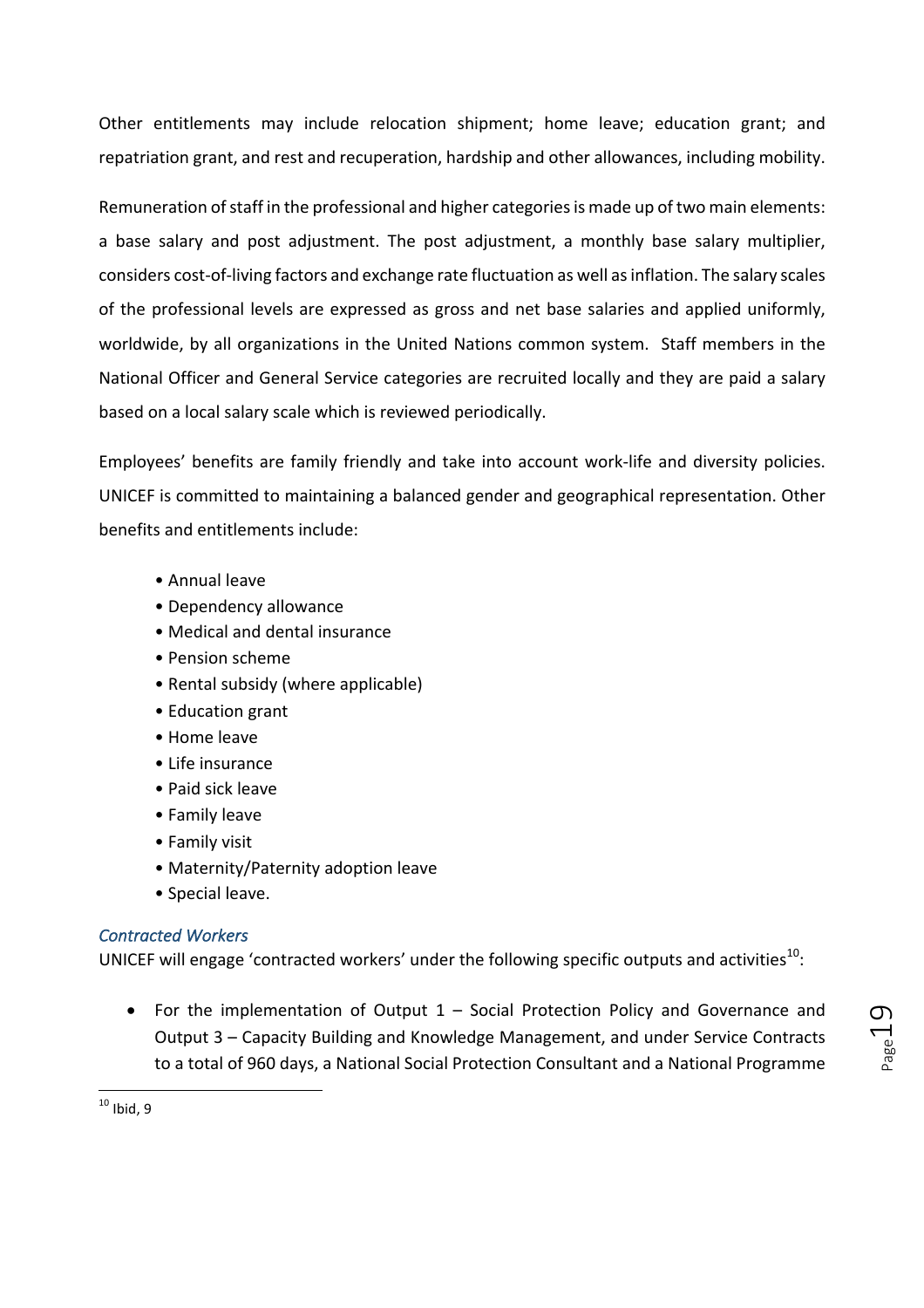Associate Consultant to support the organization and delivery of activities under these two outputs

- For the implementation of consultations, workshop, trainings and study tours under the three outputs, and under service contract, the provision of accommodation, catering and conference facilities, event management and facilitation, among others, the type of labour inputs varying depending on the event and location, to be known when specific concept notes for each activity is approved
- For the implementation of Operations Manual of the National Cash Transfer Programme (Activity 2.3) and Management Information System (MIS) (Activity 2.4) under Output  $2 -$ Cash Transfer Delivery Systems, a specialised firm (or a consortium, including Somali partners) under Institutional/Corporate Contract for an initial period of up to 18 months, the labour inputs being only known after the completion of the procurement process, but foreseeably including Project Manager/Coordinator, Safety net specialist, Operations specialist/s (finance, supply functions including risk management), GRM specialist and Communications Specialist, and MIS development manager/coordinator, software engineer/programmer and assistant programmers
- For the implementation of Unified Social Registry (Activity 2.2) under Output  $2 -$  Cash Transfer Delivery Systems, a specialised firm (or a consortium including Somali partners) under Institutional/Corporate Contract for an initial period of up to 18 months, the labour inputs to be known after the completion of the procurement process, but foreseeably including Social Registry Manager/Coordinator, database experts, software developers, facilitation experts, data entry staff, data quality assurance/data cleaning experts, data protection expert and legal specialist (for transferring data from WFP or other agencies to the government)
- For the implementation of Capacity Building (Activity 3.1) under Output  $3 -$  Capacity Building and Knowledge Management, up to 9 Training of Trainers (ToT) courses on social protection and delivery systems and up to 9 study tours to expose FGS and FMS staff to regional good practices, with the type of labour inputs varying depending on the event and location but including a variety of trainers and trainers of trainers specialize in social protection and payment delivery systems.

UNICEF consultants and individual and institutional contractors are governed by the respective terms and conditions as stated in *General Terms and Conditions for Consultants & Individual Contractors* and *General Terms and Conditions Institutional-Corporate Contracts* according to UNICEF policies.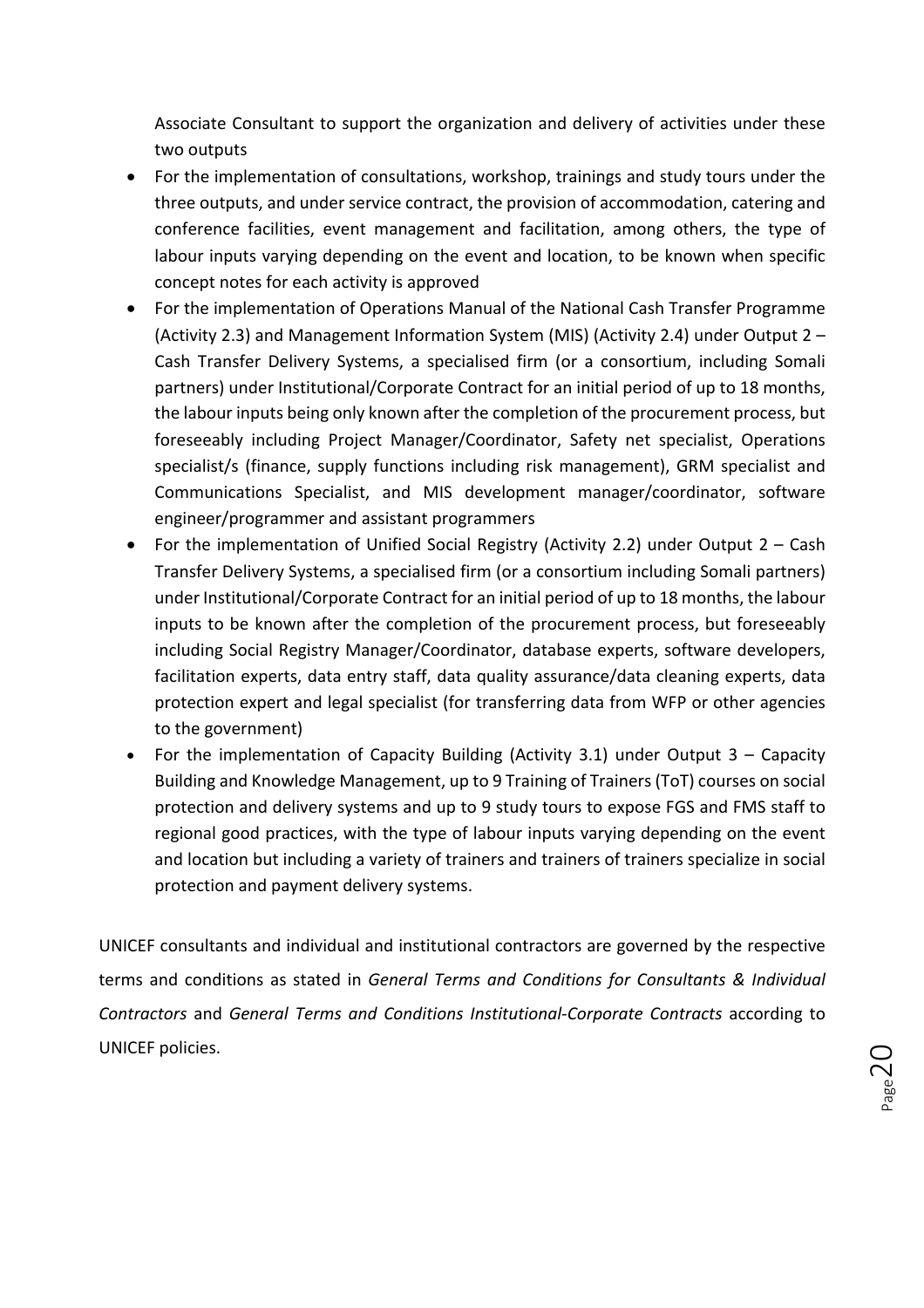UNICEF, through its contractual arrangement with its cooperating partners and service providers, ensures that they are legally registered in Somalia and abide by national laws. UNICEF also has a large presence in the country, through its offices and over staff, which allows it to closely monitor all projects and to ensure that standards, including employment standards, are adhered to as agreed with its partners.

With respect to grievances of consultants and contractors, UNICEF maintains appropriate procedures for any whistle-blower notification(s) or complaints, which may be submitted either to the Head of Office (Representative) or through the UNICEF generic email address for reporting of any misconduct, abuse of authority or any similar conduct.

Notwithstanding employee and other obligations stated in the related terms and conditions for individual consultants and institutional contract mentioned above, upon engaging consultants and contractors, the UNICEF office shall inform them of their obligation to conform to related standards and the consequences of not doing so.

As part of UNICEF contractual arrangements, partners (whether international NGOs, NGOs or CSOs), suppliers, service providers, vendors, bidders and sub-contractors, are required to comply with the anti-corruption and anti-harassment policies of UNICEF and the provisions of the Secretary-General's Bulletin on Special Measures for Protection from Sexual Exploitation and Sexual Abuse; and do not expose intended beneficiaries, including children, to any form of discrimination, abuse and exploitation.

UNICEF's policies, regulations and agreements governing contracted workers adequately incorporate the requirements of ESS2, and ensure that there is zero tolerance to the employment of persons under the age of 18 and that contracted workers have access to a grievance mechanism, whether provided by the third party employing or engaging the workers, or UNICEF.

Page $21$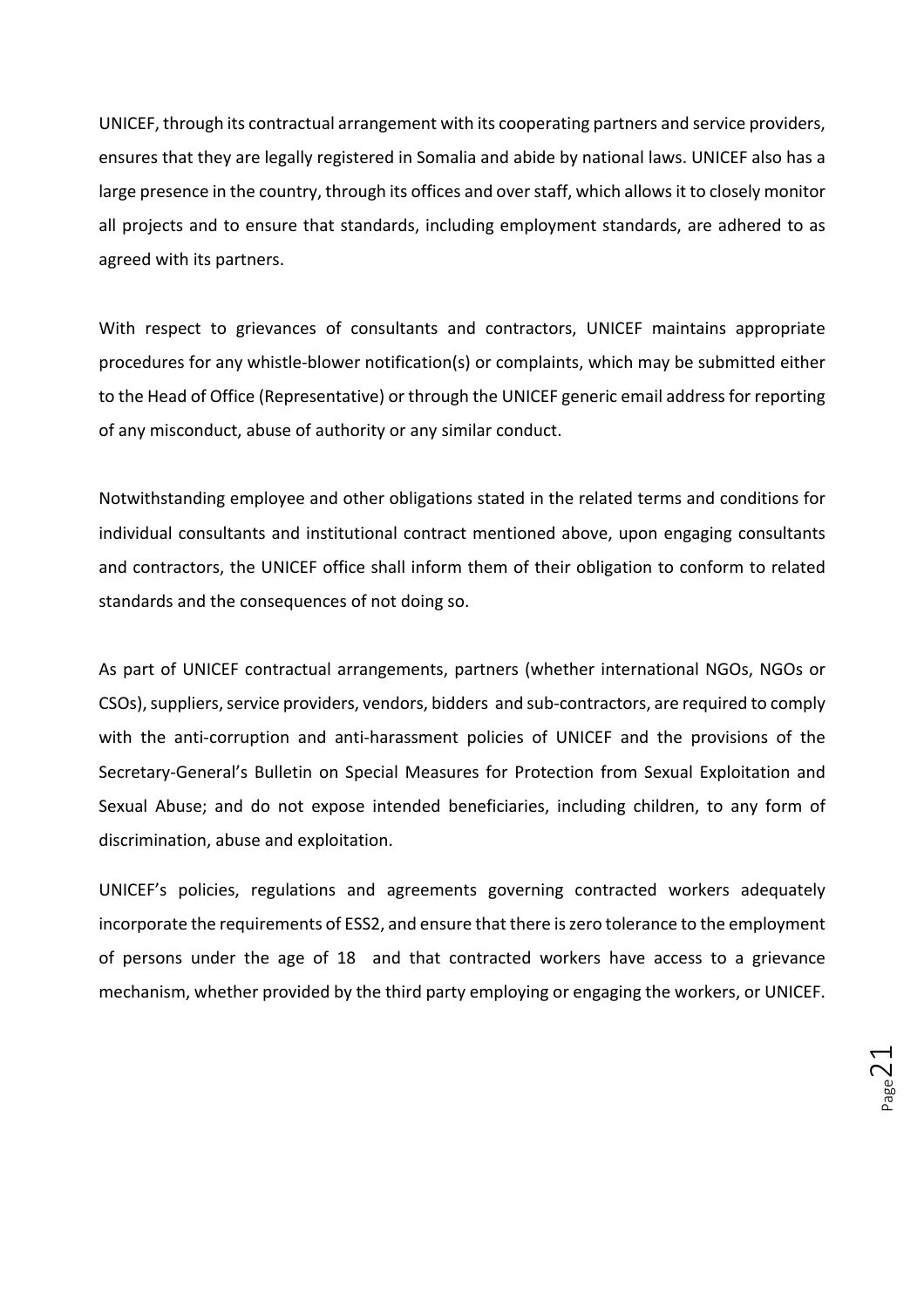## 4. Assessment of key potential labour risks and impacts

#### *MoLSA*

Key labour risks and impacts with respect to Components 2 and 3 of SNHCP that have been noted by MOLSA<sup>11</sup> are *security* (due to the security context in Somalia) and *capacity* of project staff ('systemic weaknesses'). The risks and impacts discussed here apply to MOLSA staff within the PIU who are responsible for the management and monitoring and evaluation of the project. For MOLSA staff whose capacity will be built to fully take over the management and implementation of all the components of the project post--UNICEF, relevant risk assessments will be conducted, and mitigation measures developed.

1. **Security concerns**: Within the context of security challenges in Somalia, the remoteness of the project target areas provide a significant challenge for monitoring and supervising project implementation, which then extends to review and reporting of project activities.

*Mitigation:* The FGS has put in place measures to address the security concerns of its employees and these will apply to project staff. Besides, there will be tight security-vetting of those being employed or visiting project offices and areas.

2. **Capacity:** The capacity of the FGS, in particular MOLSA relating to management, oversight and implementation is limited, especially for mitigating adverse social impacts and redress of these impacts.

*Mitigation:* Activities under Components 2 and 3 are designed precisely to address this risk through the support of UNICEF.

 

 $11$  Project Operations Manual, note 2, 34-35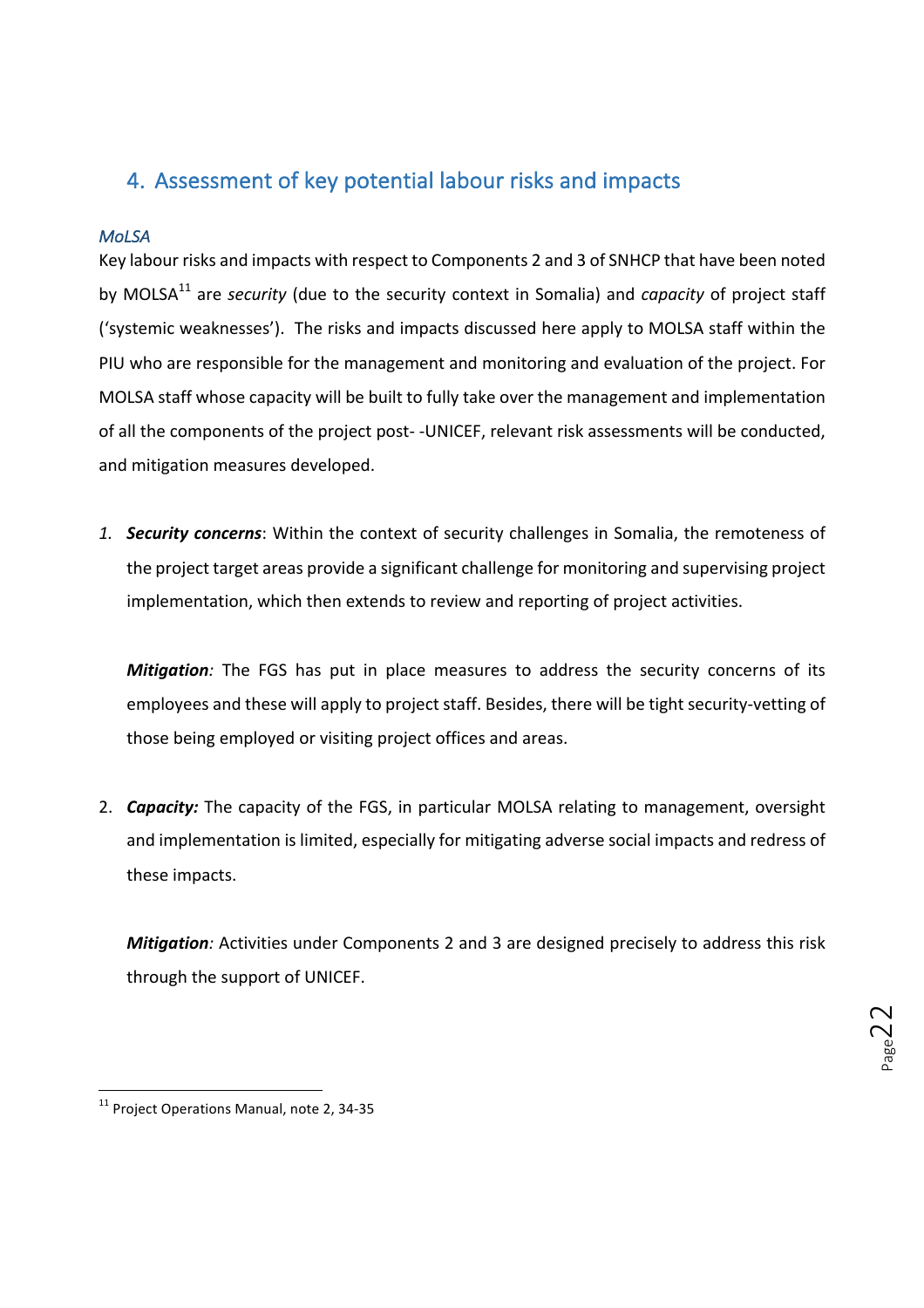#### *UNICEF*

UNICEF has also identified a number of labour-related risks and either proposed or implemented mitigating measures. The main ones are security and the Labour Code, which needs to be updated.

1. **Security:** Conflict and insecurity remain persistent challenges in Somalia and continue to restrict access for humanitarian and development interventions. Ensuring security for project operations in areas with active conflict, the presence of armed non-state actors and a lack of government control will remain a significant risk. As such, government and other strategic infrastructure continue to be targeted in urban and rural areas by a variety of threat actors. Ensuring that security risks are at acceptable levels for UNICEF staff, including those involved in project implementation, in most parts of Somalia, requires a dedicated professional security team. Elevated risk levels may also affect workers in some areas who are hired through consulting companies through Service Contracts.

*Mitigation - Direct staff: UNICEF has security personnel in all regions who oversee the* security of all UNICEF programme activities and operations, including providing security services to staff and individual consultants. Where UNICEF hires companies through institutional contract to provide services, a dedicated budget is obliged for security of company staff and incorporated into their operational costs in the contract. In general, the UNICEF security team constantly monitors the security situation and advises institutional contractors as necessary. The expected activities and outputs of UNICEF for this project involve developing a software application with field testing and interaction with government counterparts in an environment where security measures will be in place to manage risk. This will be overseen directly by UNICEF when the field testing can be administered from UNICEF premises.

*Mitigation – Contracted workers:* Where activities are conducted by contractors who have service agreements with UNICEF, the service providers will be guided, in accordance with the applicable United Nations Security Management System procedures, to ensure the security

 $P$ age $2$ 3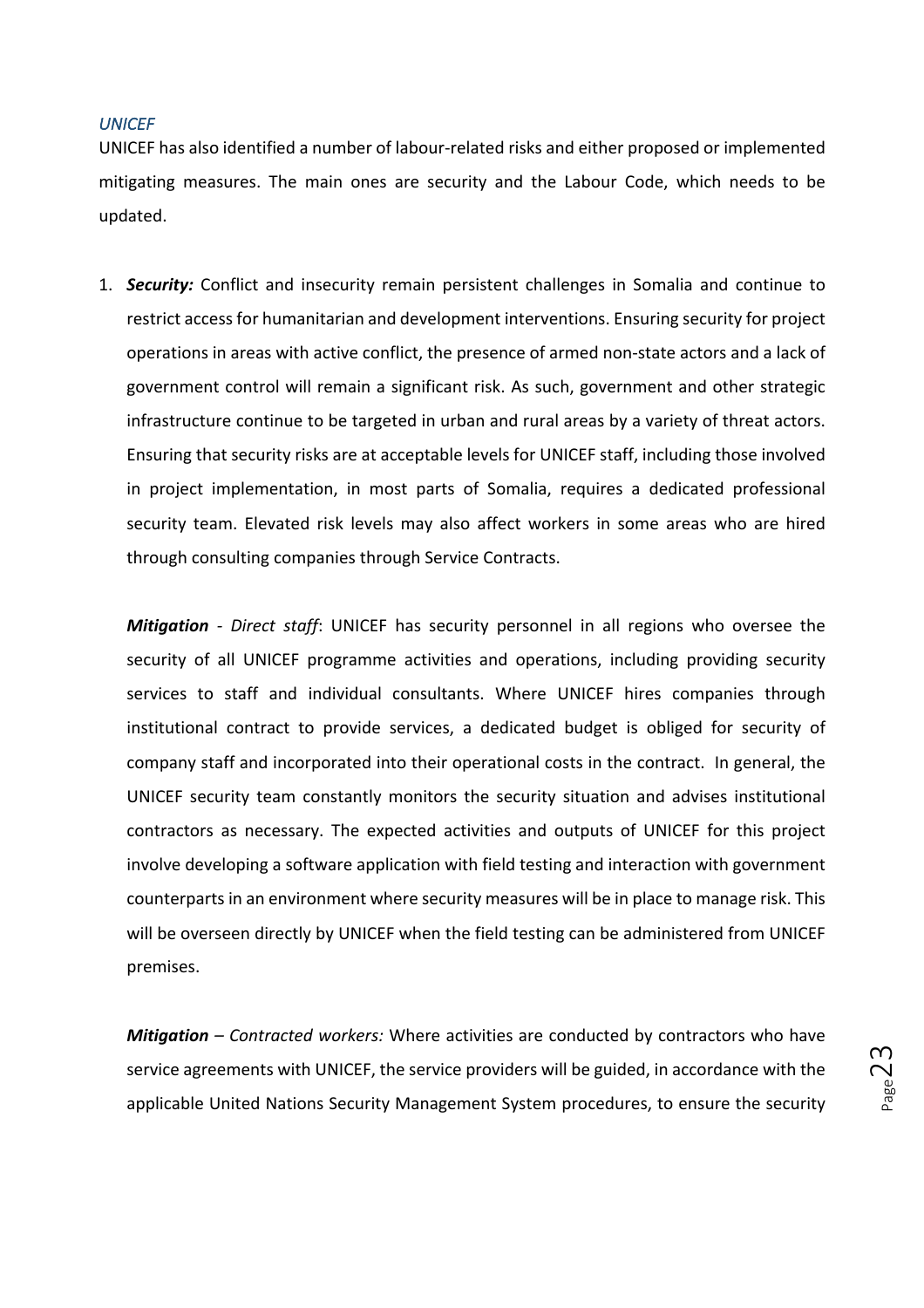of their personnel and workers through the implementation of appropriate risk management measures and strategies to reduce the likelihood of a harmful event occurring and to mitigate the impact of a security event if it were to occur. Therefore, UNICEF has developed Special Terms and Conditions for security as part of the General Terms and conditions of the contract which requires contractors to have security plan which will be periodically monitored by UNICEF to ensure agreed security measures are implemented and adhere to.

**2. Labour Code:** Currently the Somali labour market is governed by the Labour Code of 1972. This law does not conform to many international Labour Standards. In some respects, it contains some basic provisions, such as the right of association, the interdiction of child or forced labour and the obligation for any worker to have a proper contract. Therefore, the current labour code is not holistic and could be violated without any legal penalty. *Mitigation:* With support from ILO, the Government of Somalia is currently drafting a new Labour Code which, once cleared by Federal Cabinet, will be sent to Parliament for legislation. When ratified, it will ensure global labour standards are available in Somalia and will be implemented accordingly by all parties.

UNICEF staff are governed by the staff rules and regulations of the United Nations, whereas consultants, individual and institutional contractors are governed by their respective contractual terms and conditions between them and UNICEF.

Further, UNICEF ensures, through its contractual arrangements with its service providers, that they are legally registered in Somalia and abide by national laws and ESS2 requirements. UNICEF also has a large presence in the country, through its 4 offices and over 300 staff which allows the organization to closely monitor all projects and to ensure that standards are adhered to as agreed with its partners.

3. Labour-related disputes: Within these two components, there is a risk of labour-related disputes arising from remuneration and other terms and conditions of employment. Workers'

Page $24$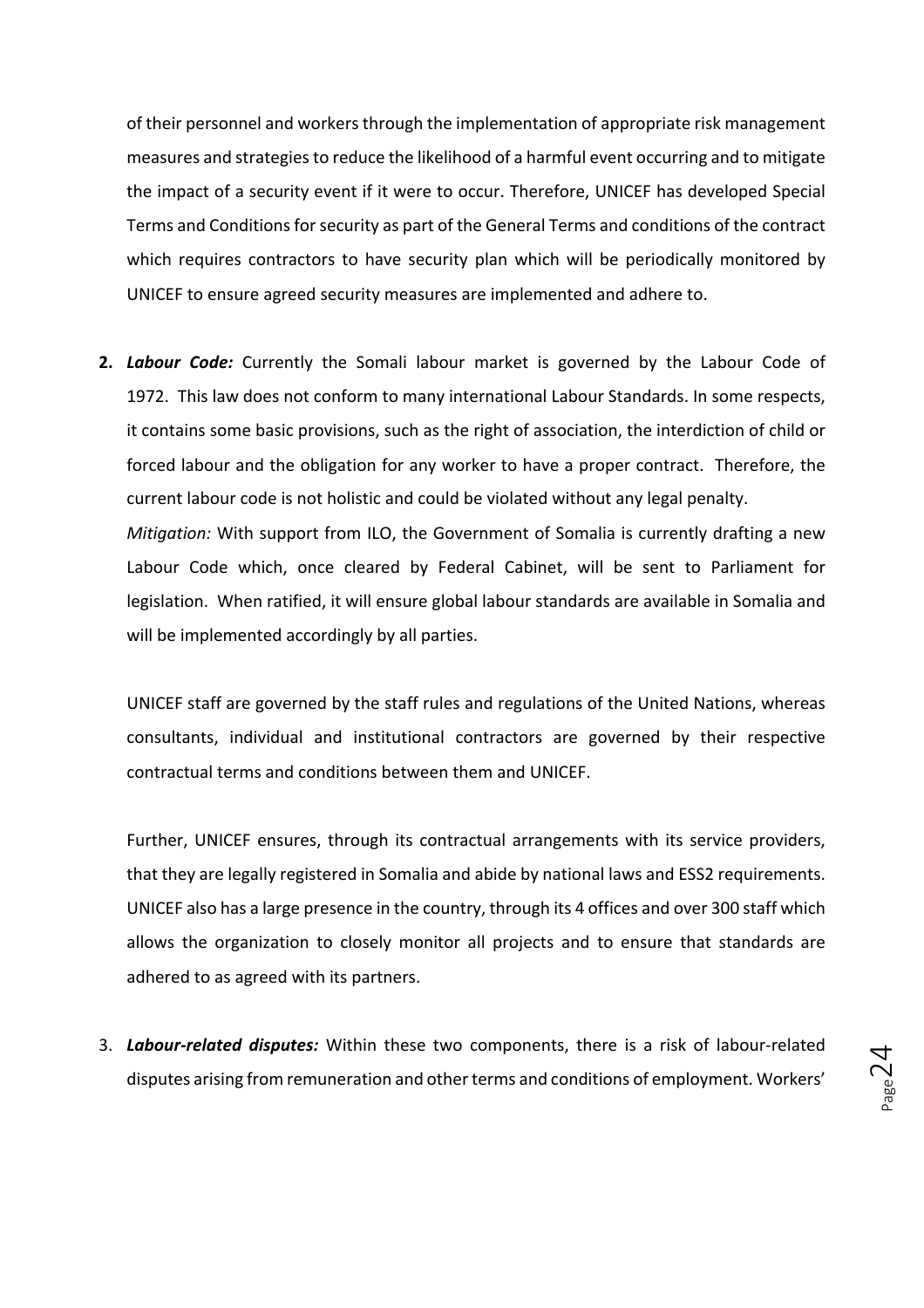demands for better terms and conditions, delayed or non-payment of dues, delayed or nonperformance of contractual obligations and concerns related to safety and health may precipitate labour disputes. On the other hand, there is a risk that employers may respond to these demands by penalizing or even dismissing those raising concerns, with the possibility of industrial unrest.

*Mitigation:* These risks will be mitigated within the Grievance Redress Mechanism (GRM) provided in this LMP and, for third parties hired by UNICEF, based on the related terms and conditions of engagement and abiding to local laws using the GRM which is being set up at MOLSA and a Labour GRM Specialist hired..<sup>12</sup>

Further, it is expected that any institutional contractors providing products or services to UNICEF, must adhere to the principles concerning International Labour Standards stated in the UN Supplier Code of Conduct which forms part of the UNICEF General Terms & Conditions for Contractors/Institutional Service Providers. Such includes but not limited to ensuring equal opportunity and treatment in respect of employment and occupation without discrimination on grounds of race, colour, sex, religion, political opinion, national extraction or social origin; ensuring payment of wages in legal tender, at regular intervals no longer than one month, in full and directly to the workers concerned; support and respect the protection of internationally proclaimed human rights and to ensure that they are not complicit in human rights abuses; create and maintain an environment that treats all employees with dignity and respect; UNICEF further expects that its institutional contractors, their parent, subsidiary and affiliated entities as well as any subcontractors, will neither use or engage in, nor allow their employees or other persons engaged by them to use or engage in, any: threats of violence, verbal or psychological harassment or abuse, and/or sexual exploitation and abuse.

 <sup>12</sup> See Annex 1 for Terms of Reference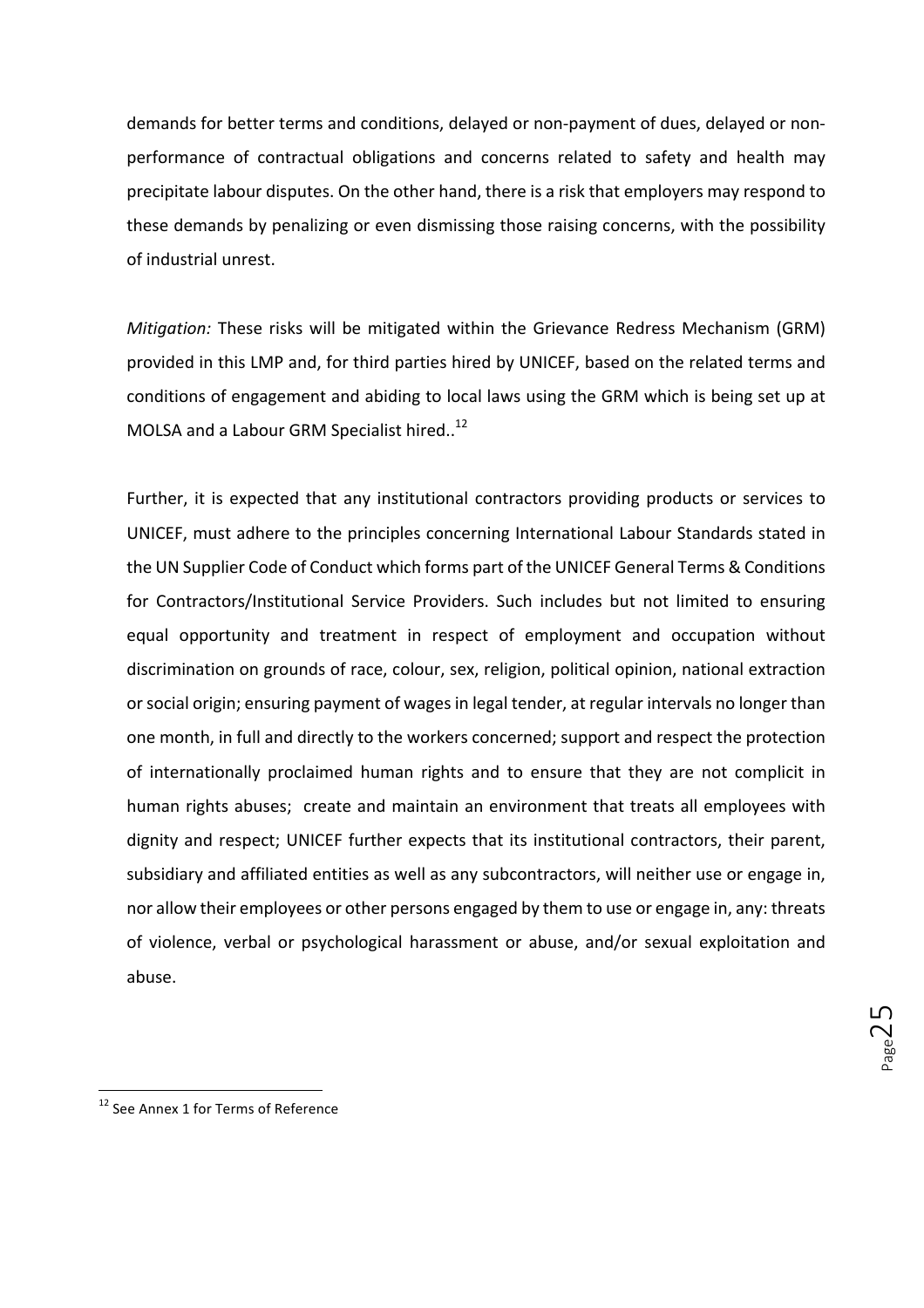4. Other conditions: Neither MOLSA nor UNICEF anticipates any risks with respect to conduct of hazardous work, incidents of child or forced labour, likely presence of migrants or seasonal workers, labour influx or gender-based violence, and general understanding and implementation of occupational health and safety requirements.

# 5. Brief overview of labour legislation: Terms and conditions

#### 5.1 Introduction

The Somalia Labour Code was enacted in 1972.<sup>13</sup> The main parts are listed below.

- Part I General Provisions (Articles 1-8)
- Part II Trade Unions and their Federations (Trade Unions Articles 9-27; Federations -Articles 28-30)
- Part III Contracts of Employment (Collective Labour Agreement Articles 31-42; Subcontractors - Articles 43-45; Individual Contracts of Employment - Articles 46-57)
- Part IV Apprenticeship (Articles 58-69)
- Part V Remuneration (Fixing of Remuneration Articles 70-75; Payment of Remuneration – Articles 76-81; Deductions and Disciplinary Penalties – Articles 82-84)
- Part VI Conditions of Work (Hours of Work Articles 85-87; Night Work Articles 88-89; Work of Women, Children and Young Persons - Articles 90-95; Weekly Rest, Public Holidays and Annual Leave - Articles 96-98); Company Stores - Articles 99-100)
- Part VII Occupational Health and Safety (Articles 101-105)
- Part VIII Administering Authorities and Method of Implementation (Administrative and Supervisory Authorities  $-$  Articles 106-112; Advisory Authorities  $-$  Articles 113-114; Methods of Supervision -Articles 115-120; Registration of Workers - Articles 121-124; Placement of Workers - Articles 125-133)
- Part IX Settlement of Labour Disputes (Articles 134-142)
- Part X Penalties (Articles 143-146)

 

• Part XI - Miscellaneous (Articles 147-148).

A new draft Somalia Labour Code has been developed and is currently under Cabinet discussions, after which it will be tabled at the legislature for debate and enactment. The draft is a

Page26

<sup>&</sup>lt;sup>13</sup> Law No.65; Labour Code. Dated 18October 1972. ("Bollettino Officiale", 25 October 1972, No. 10, Supplement)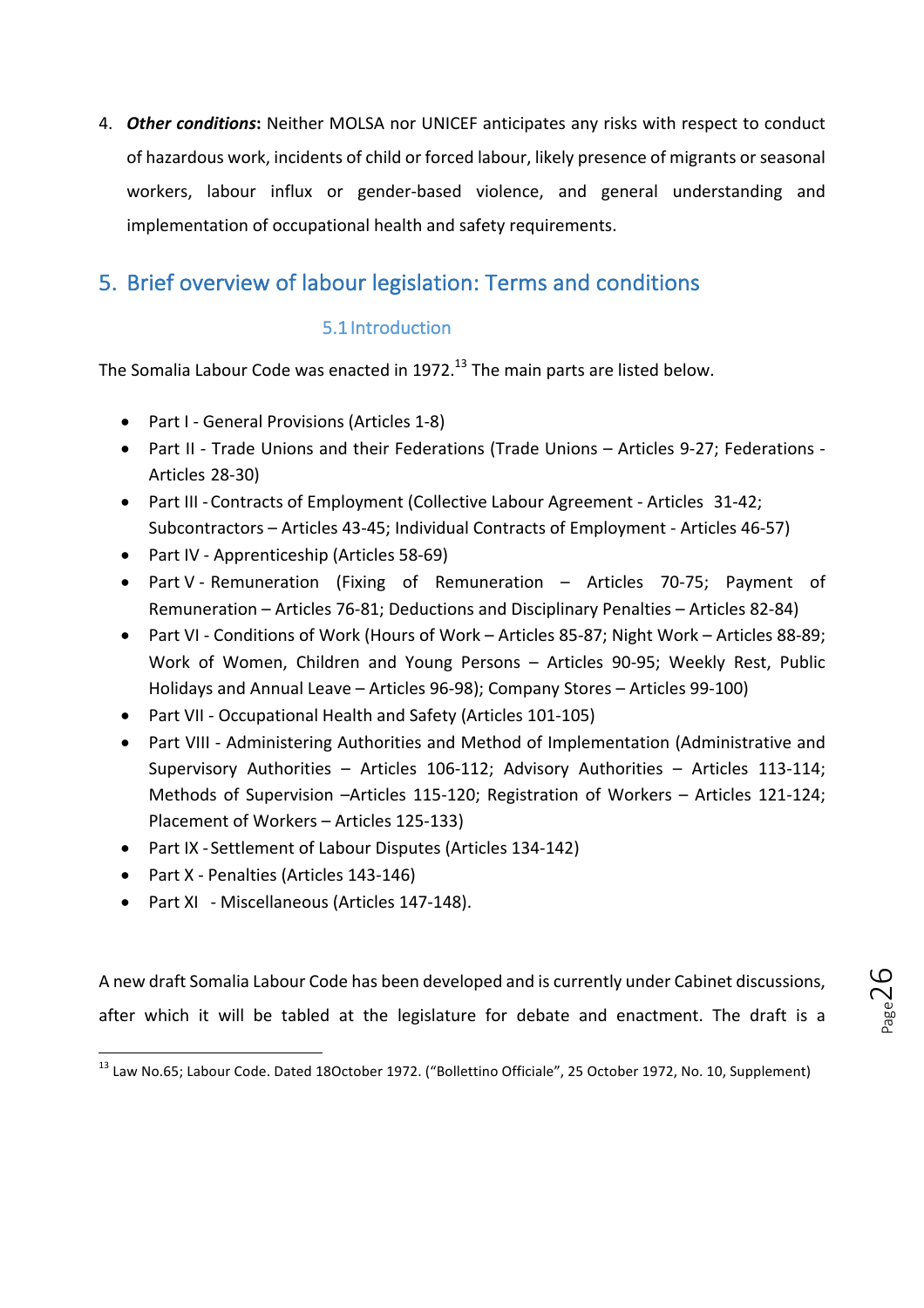comprehensive review of the current Code and incorporates ILO's Conventions and Recommendations, the Committee of Experts' interpretations and other international (human rights) instruments on a variety of areas, including:

- Equality and non-discrimination, slavery and forced labour and recruitment of children into the armed forces, sexual harassment, and freedom of association as general principles
- Labour administration, supervision and inspection
- Establishment and regulation of workplaces, including conditions in workplaces
- Employment, including contracts, terms and conditions, determination and protection of remuneration, social security and social protection, foreign contracts of employment, termination of employment, and special protection of children, women and persons with disabilities
- Occupational accidents, injury and disease, including employer's, employee's and the director's duties in respect of occupational accidents, injury and diseases
- Collective labour relations, including freedom of association, establishment and registration of employees' and employers' organizations, and collective agreements
- Dispute resolution, including institutions and processes.

#### 5.2 Terms and Conditions

#### General *provisions*

Under Part I, the current Labour Code provides for:

- The right to follow any occupation, equality of opportunity and treatment in respect of employment and occupation without discrimination on the basis of language, race, colour, sex, religion, political opinion, national extraction or social origin and has the duty to afford such equality to other persons and protects labour in all its forms and applications
- Freedom of labour and prohibition of forced or compulsory labour in any form, except for any work or service required by law or of a prisoner in pursuance of a sentence passed by a competent court.

Page<sup>2</sup>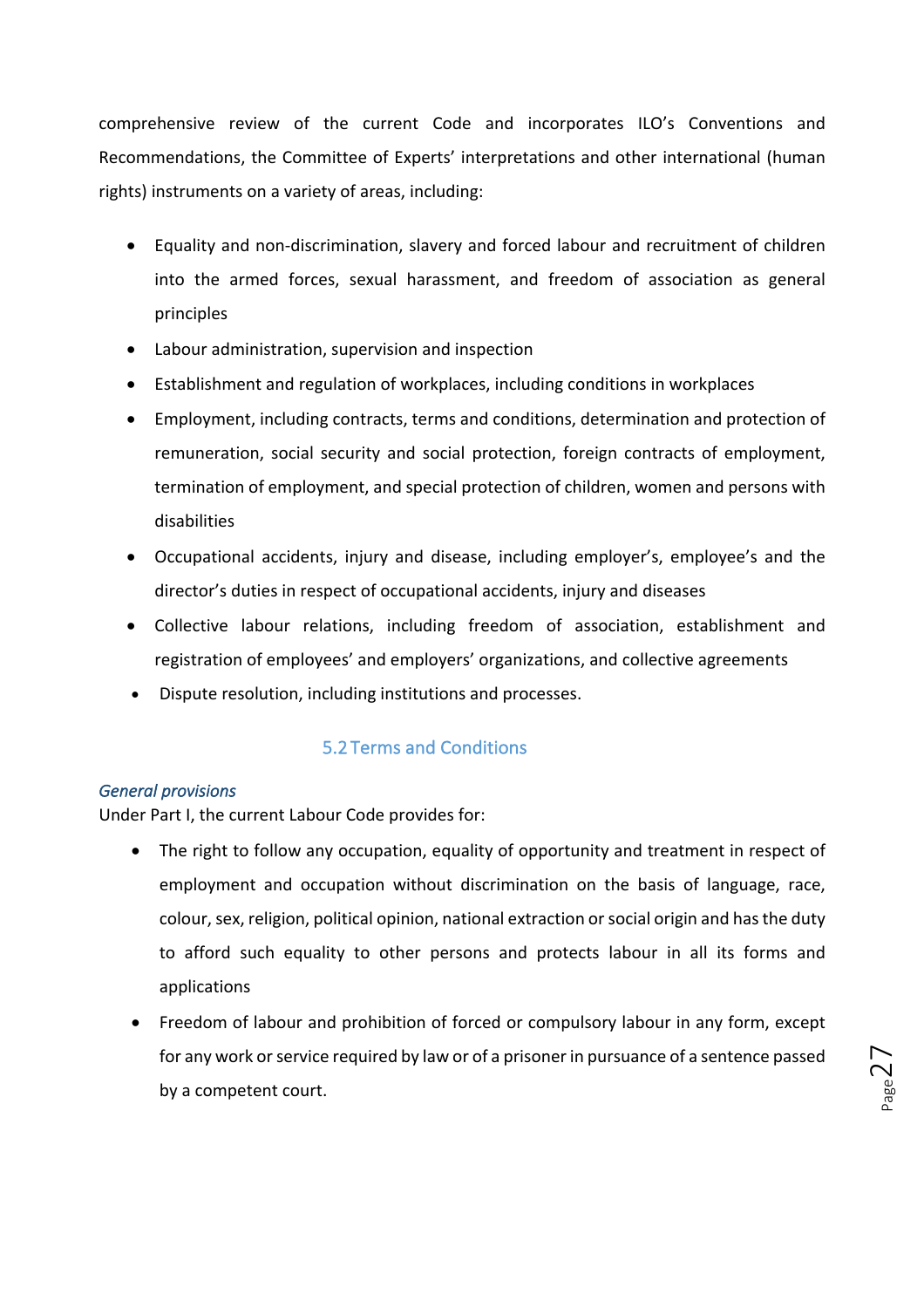#### *Trade Unions*

Under Part II of the Labour Code:

- Workers have a right to freely organize labour unions
- Persons engaged in the same occupation, trade or industry, or related occupations, trades or industries may establish a trade union
- Every person is free to join a trade union within the framework of his 'or her' occupation
- Any person of the age of 18 years or above may join a trade union
- Any member of a trade union may withdraw from it at any time.

#### *Remuneration*

Part IV on 'remuneration' provides for:

- Adequacy and equality of remuneration, which is in proportion to the quality and quantity of his/her work and ensures an existence consistent with human dignity, without any discrimination based on age, sex, nationality, religion or political or trade union activities based on the principle of equal remuneration for work which is equal as regards value, efficiency, type of work or duration
- Forms of remuneration, which may be fixed according to unit of time by unit of work, minimum wages, itemized remuneration, fringe benefits and bonuses (including an IDD bonus)
- Method of payment (in legal currency), periodicity of payment (regular intervals) and receipts
- Priority of workers' wages over other claims against the employer
- Prohibition of attachment of remuneration
- Deductions and disciplinary penalties, where a worker is voluntarily absent from work.

#### *Conditions of work*

*Normal hours of work* must not exceed 8 hours a day or 48 hours a week or, in the case of intermittent work, not more than 10 hours a day or not 60 hours a week. Any hours worked in excess of the normal hours must not exceed 12 hours a week and are paid at not less than 25% of the normal remuneration. There are also special rates of payment for work done during public holidays.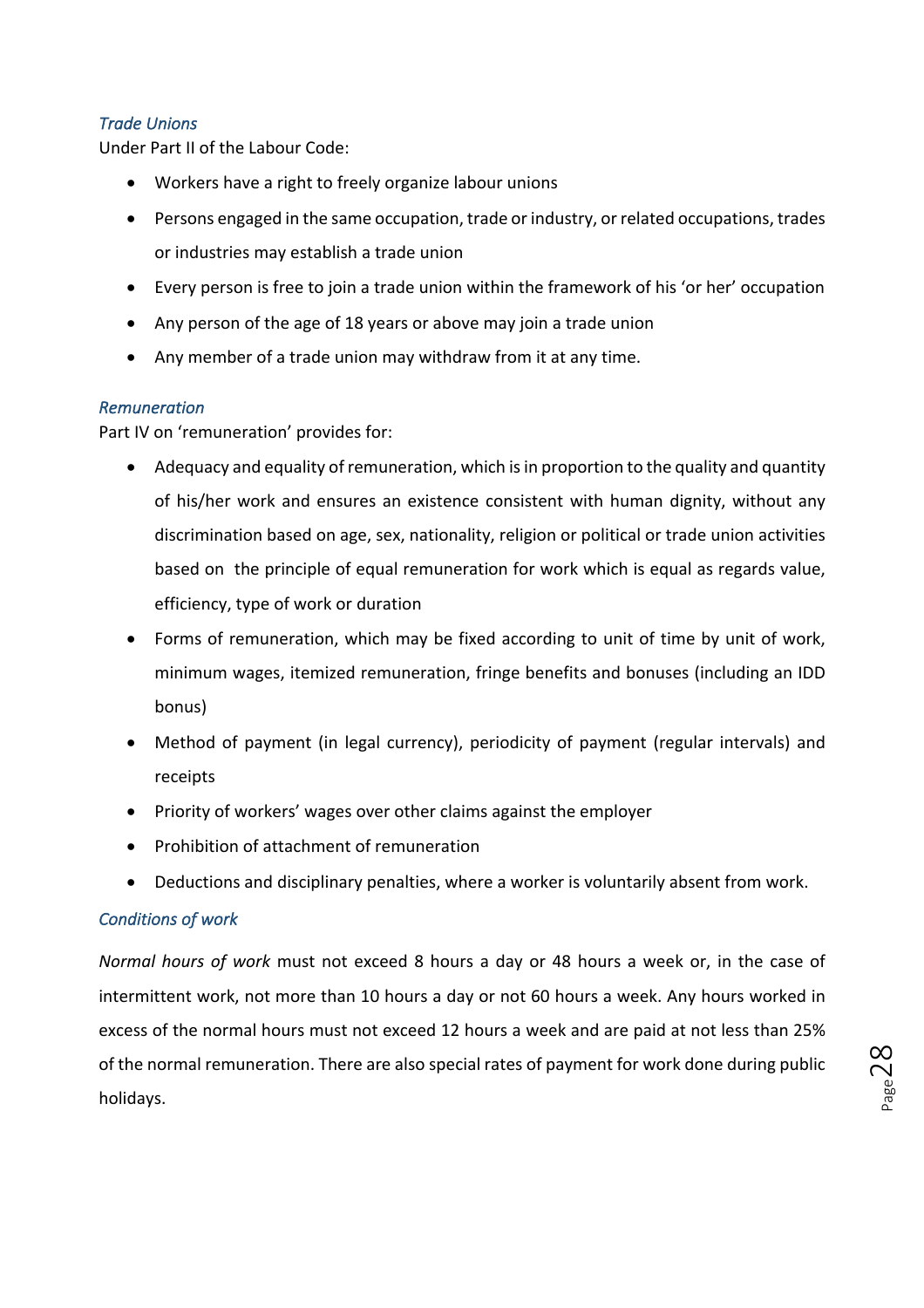*Women and young persons* must not be employed in industrial, commercial and agricultural undertakings and their ancillary establishments between 10p.m. and 5a.m. (referred to as 'night work'). There is an exception where the worker has attained the age of 16 years and is employed on work which, by its nature, must be continued night and day, or in a case of force majeure which prevents the normal operations of the undertaking. Night work is remunerated by an increase of not less than 25 per cent of the normal remuneration except in the case of work done on regularly recurring shifts.

The Secretary may prescribe the types of work prohibited for *women*, *expectant* and *nursing mothers*, *children* and *young persons*, that are dangerous or unhealthy or that demand considerable strength or concentration, and the maximum weights to be carried, pulled or pushed by children, young persons and women.

As a general rule, a woman cannot be discharged during a period of *pregnancy* until the end of the period of leave or until the child is 1 year old, except where the employer ceases activity, the work that she was involved in is completed, or the employment has ended on the expiry of the stipulated term.

A woman worker is entitled 14 weeks *maternity leave* with half pay.

*Nursing mothers* are entitled to two daily remunerated breaks of one hour each for a maximum of a year after the date of birth of the child, to two daily breaks of one hour each.

Subject to exemptions given by the Secretary, employment of *children* under the age of 15 years is prohibited except for pupils attending public and state-supervised trade schools or non-profitmaking training workshops, and members of the employer's family and relatives if they are living with and are supported by him or her.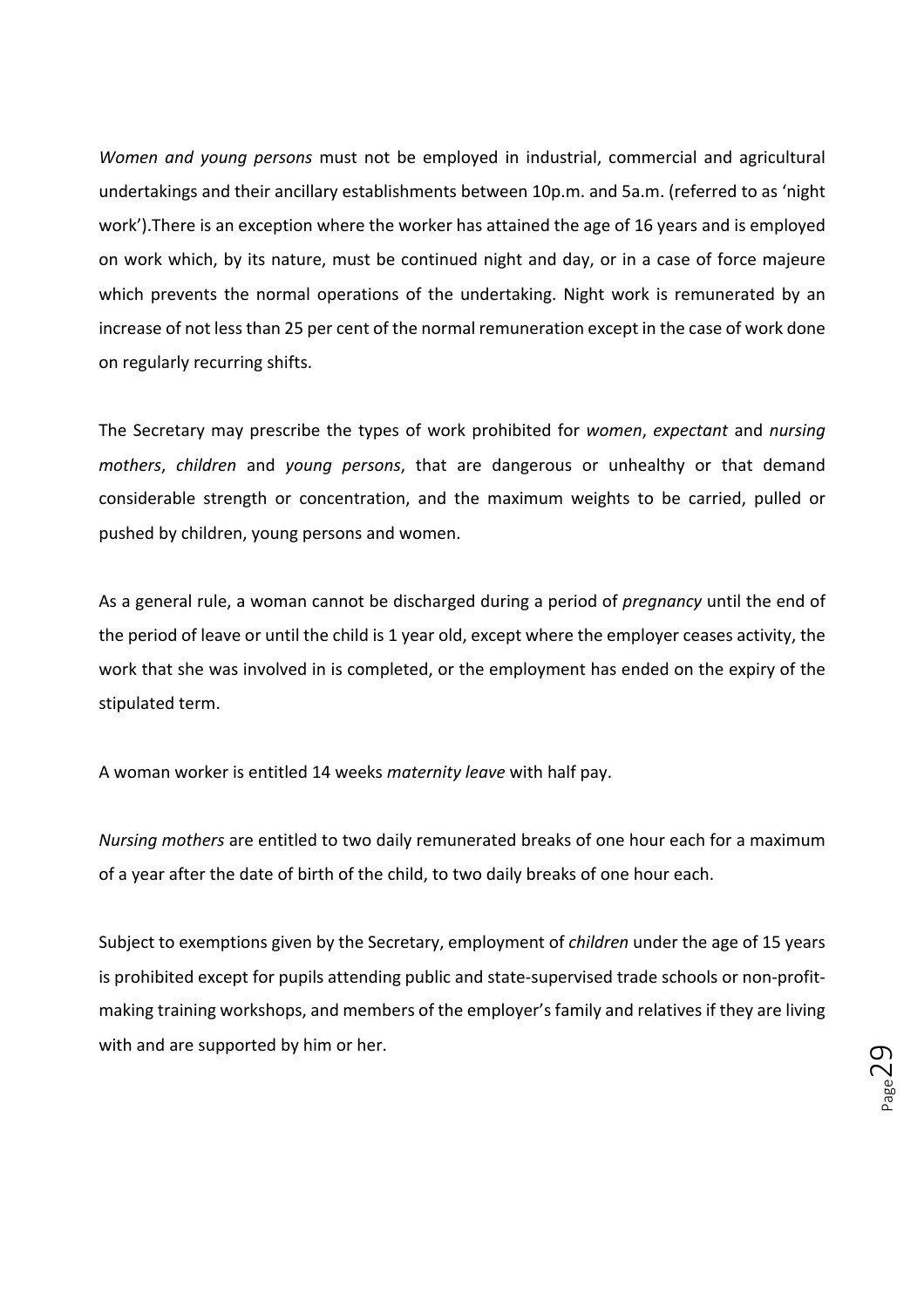Only persons who have attained the age of 18 years can be employed on a vessel as a trimmer or stoker or on underground work in quarries or mines. Those under the age of 16 years must not be employed in work on flying scaffolds or portable ladders in connection with the construction, demolition, maintenance or repair of buildings. All children and young persons must undergo medical examination to ascertain whether they are fit to undertake all or any of the duties on which they are to be employed.

Other conditions include:

- Weekly rest of one day, normally falling on Friday
- A rest day on public holidays recognized as such by the State
- Annual leave of 15 days with pay for every year of continuous service after a full year of continuous service.

#### 5.3Contractors

The provisions discussed above are minimum standards and apply to all persons who are employed. Contractors are, on the other hand, subject to special provisions under Articles 43-45 of the Labour Code. First, a subcontractor is required to permanently display a notice in all workshops and other business undertakings run under a subcontract, indicating that he or she is a subcontractor. The notice must contain the subcontractor's name, occupation and address of the contractor.

Second, two copies of the subcontractor's agreement must be submitted to the competent district labour inspectorate, indicating the location of the workplace.

Third, where the work is carried out in the premises of a contractor or elsewhere than in the workshops or other business undertakings of a contractor, a contractor shall be substituted for the subcontractor as regards the latter's obligations towards the workers if the subcontractor becomes insolvent unless the agreement indicates otherwise. A worker who has suffered loss has a right of action directly against the contractor.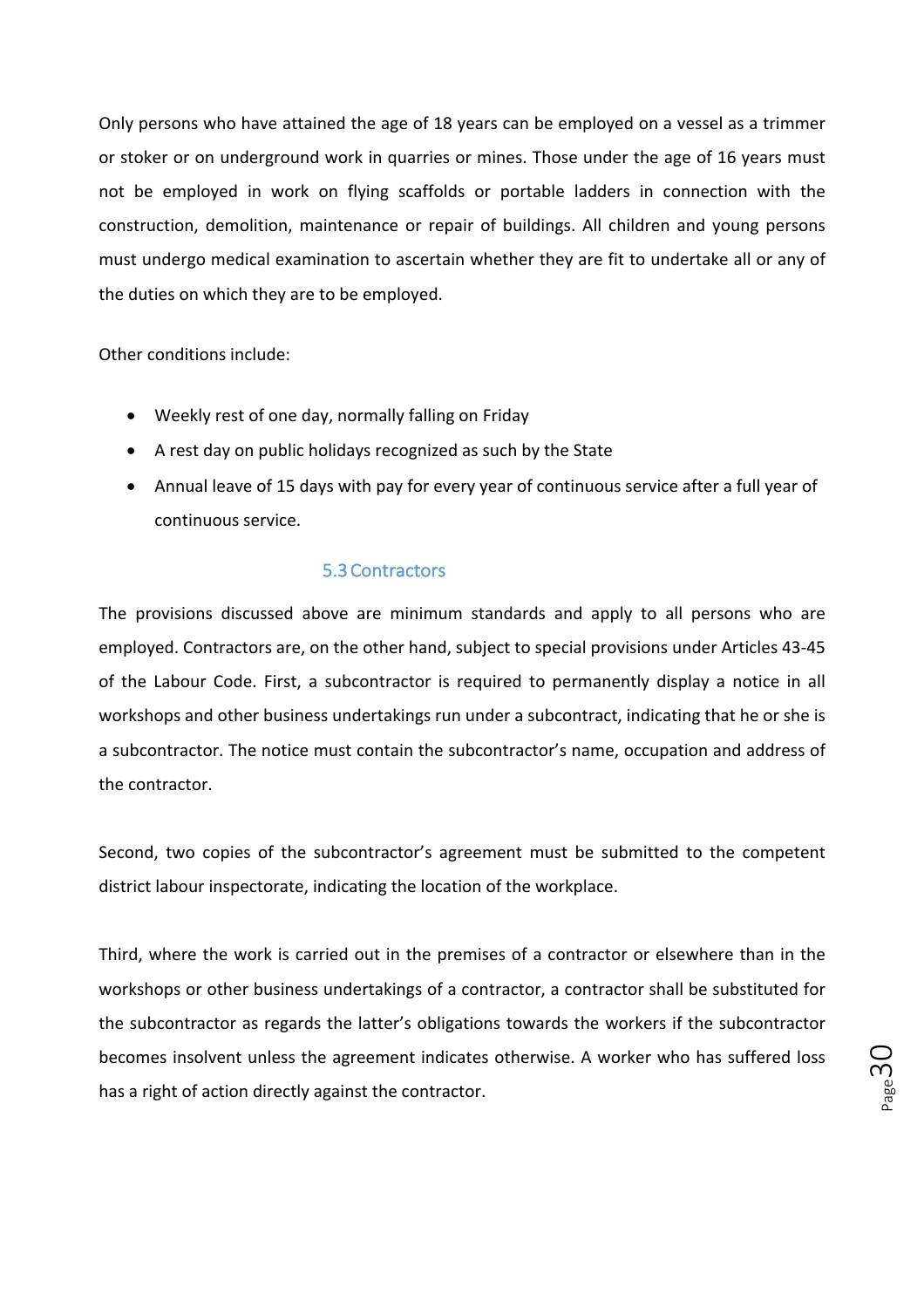Fourth, the workers of the subcontractor are entitled to get the same economic and social benefits as similar categories of workers who may be employed by the contractor in connection with the same contract of which the subcontract forms part, unless more favourable provisions are included in the agreement between the subcontractor and his/her workers.

#### 5.4 ILO Conventions

Somalia has ratified six out of eight of the International Labour Organization's fundamental conventions. These are applicable to Somalia under Article 8 where there are no provisions within the Labour Code. They can also be used to aid in interpretation of the Code's provisions. The Conventions are:

- Forced Labour Convention (No.29)
- Freedom of Association and Protection of the Right to Organize Convention (No. 87)
- Right to Organize and Collective Bargaining Convention (No.98)
- Abolition of Forced Labour Conventions (No. 105)
- Discrimination (Employment and Occupation) Convention (No. 111)
- Worst Forms of Child Labour Convention (No. 182).

## 6. Brief overview of labour legislation: Occupational health and safety

Occupational health and safety are dealt with under Part VII of the Labour Code. Article 101, which deals with *Protection against possible risks*, requires all workplaces to be 'built, installed, equipped and managed in such a way that the workers are properly protected against possible risks.' The provisions require (as duties of employers):

- A perfect state of safety and hygiene, measures to prevent contamination of workplaces and precautions to protect life, health and morality
- Sufficient and suitable toilet and washing facilities, drinking water, cloakroom facilities and installations for the removal of refuse and drainage
- Firefighting and safety appliances and trained staff, and first aid facilities
- Machinery, electrical and mechanical plant, instruments and tools in good condition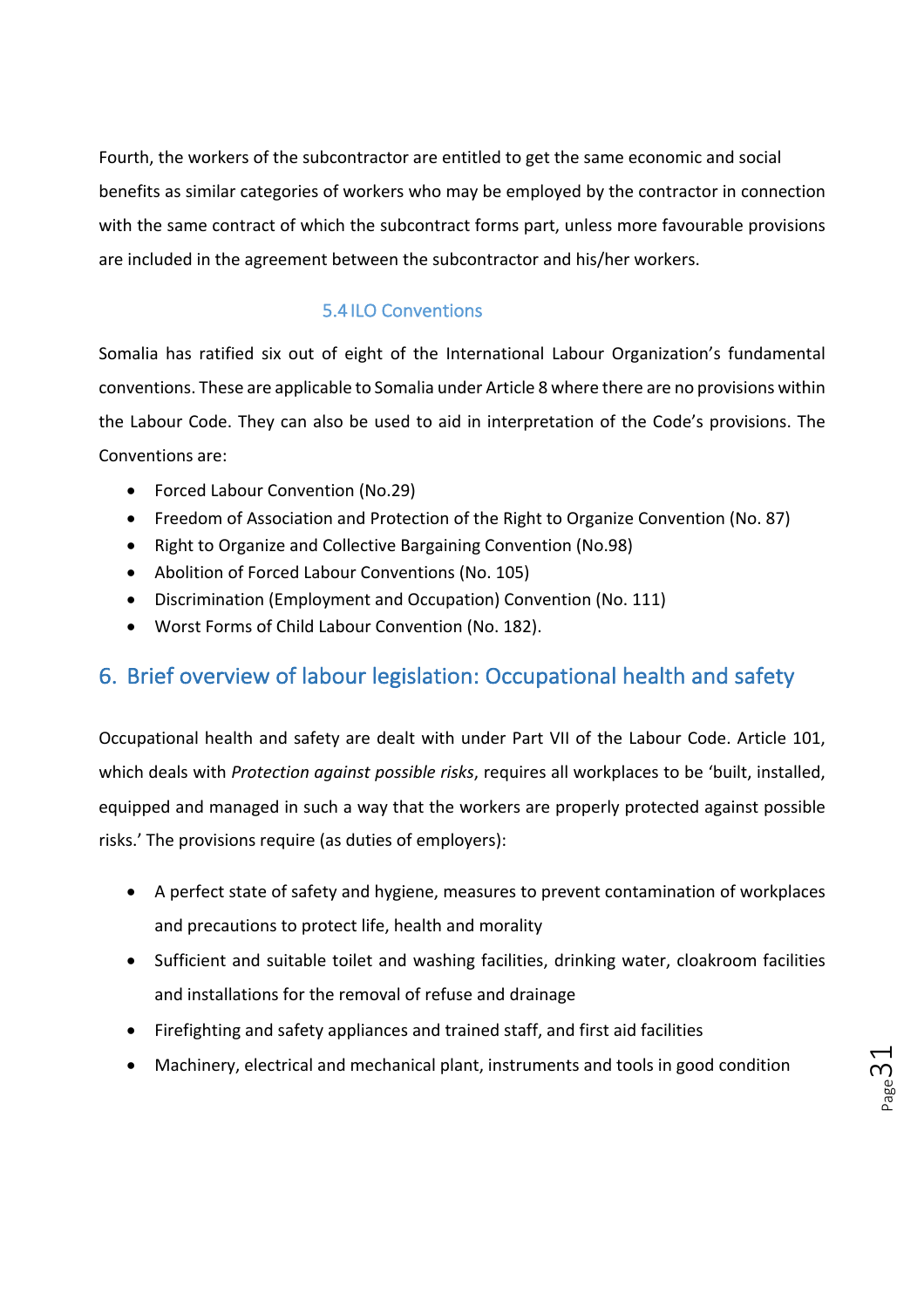• Necessary instructions for the prevention of industrial accidents, occupational diseases and other risks, and notices explaining the obligations on safety rules.

Under Article 102, the employer must immediately notify the competent labour inspectorate of all accidents resulting in injury or death, or in cases of occupational diseases. An employer who normally employs more than ten workers at a single centre must maintain a first aid chest. Those normally employing more than 100 workers at a single centre must also have their own dispensary and adequate medical staff.

The employer is also under a duty to arrange for an employee who is injured or becomes sick and cannot be treated on the spot with the means available to be taken to the nearest hospital, at the employer's expense.

#### 7. Responsible staff

As indicated earlier, the SNHCP is housed within MoLSA, which is responsible for the overall project management, implementation, monitoring and coordination with other ministries and federal member states. Within MOLSA, the office directly responsible for the management of the project is that of the Project Manager, Social Protection Unit. This office is responsible for developing the terms of reference and job descriptions of the personnel/consultants and putting out requests for expression of interest, facilitating the selection process and supervising those appointed in the PIU, responsible for the day-to-day management and administration of the project. The office reports to the Minister of Labour and Social Affairs. The responsibilities of the various officers in PIU have already been described.

Within UNICEF, Component 2 of the SNHCP will be implemented as part of UNICEF Somalia portfolio under outcome number 6 on Social Protection of the current Country Programme Document 2018 - 2020. Social protection outcome is the responsibility of the Social Policy, Equity and Gender (SPEG) Section under the Chief of Social Policy. A Project Coordinator, to be based in Nairobi, will be contracted on a Fixed Term contract at P-4 level, based in Nairobi. Under the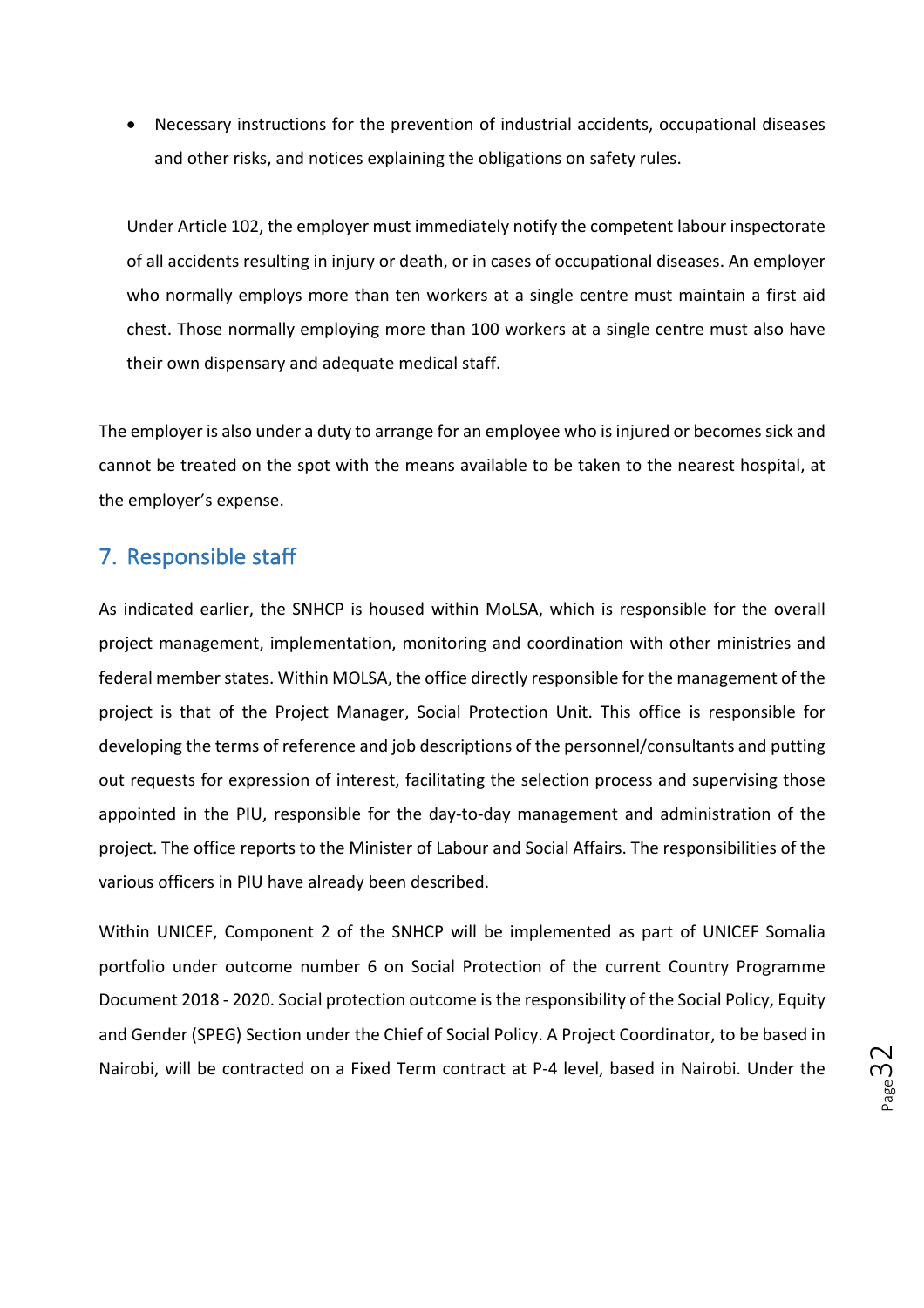overall responsibility of the Chief of Social Policy, the Project Coordinator will manage and coordinate the implementation of Component 2.

The Chief of Social Policy will perform the following tasks relevant to labour and working conditions:

- Managerial leadership: monitor work progress and ensure results are achieved; establish clear individual performance frameworks; provide timely guidance to the team, and supervise team members
- UNICEF Programme Management: manage and coordinate technical support around social protection; ensure risk analysis and risk mitigation are embedded in overall management of the programme, and ensure effective and efficient planning, management, coordination, monitoring and evaluation of the country programme.

The Project Coordinator will perform the following tasks relevant to labour and working conditions:

- Design and planning of the project: provide technical and capacity building support to the FGS and MoLSA in planning and implementing the SNHCP and ensure adherence to all UNICEF systems and procedures and compliance with requirements for implementation
- Operational management and implementation of the project: manage a team of international and national staff and consultants to deliver the project, based in Mogadishu, and assess the technical quality of proposals, commissioning as well as managing contracts for specific technical products at different stages of the programme
- Monitoring and reporting: conduct regular monitoring of the project and flag any critical issues/needs to the Chief SPEG.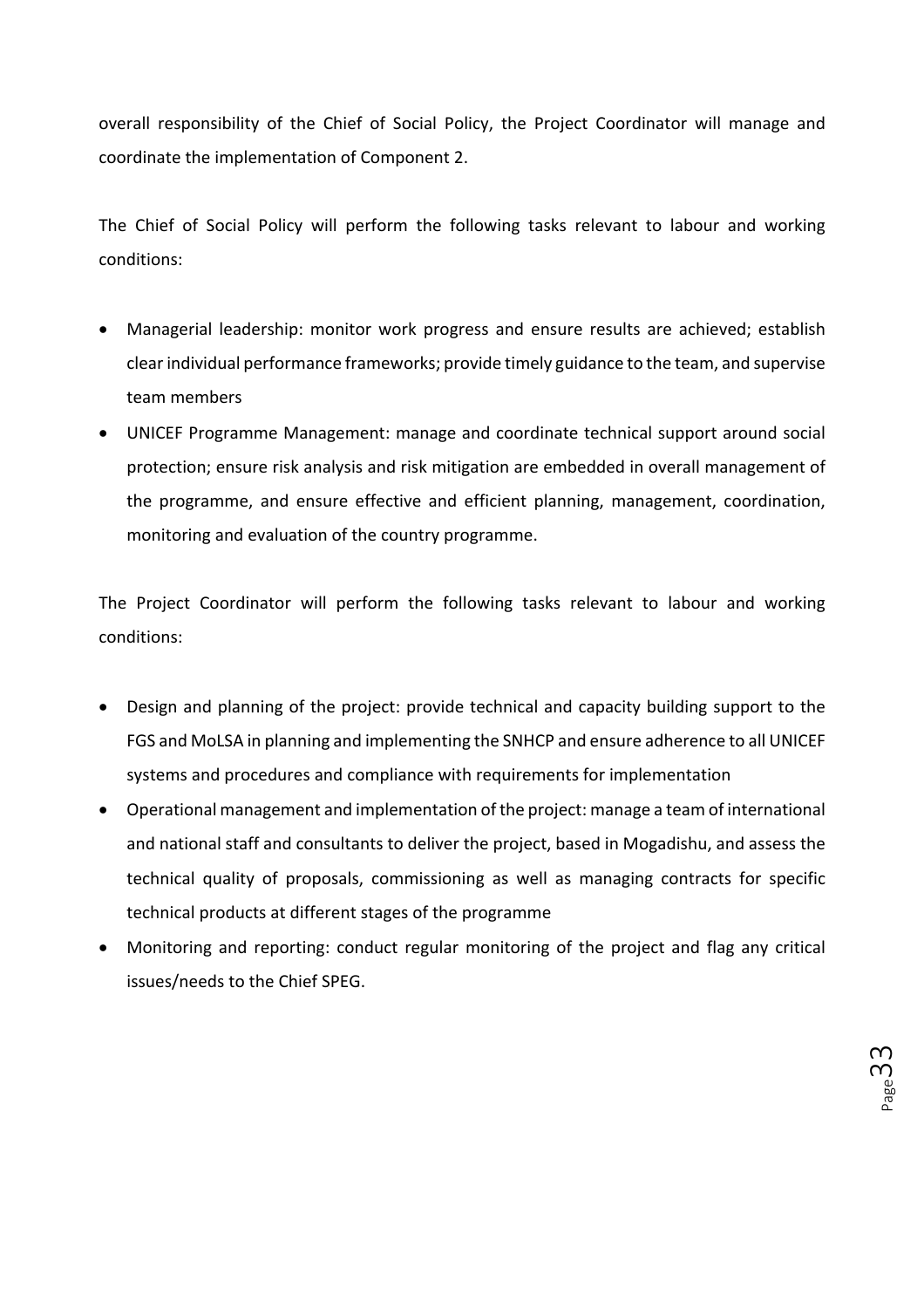Besides the above-mentioned technical positions, others, which are also funded on a part-time basis from SNHCP, are normal UNICEF positions and will give support to staff hired under the project and to the operationalization of the LMP. These are:

- Human Resources Specialist based in Mogadishu
- Procurement Specialist based in Mogadishu
- Security Officer based in Mogadishu.

In general, the mentioned positions will hold first responsibility for managing engagement and management of project workers; engagement and management of contractors/subcontractors; apply and ensure occupational health and safety measures; training of workers, and addressing worker grievances, if any. Being an integral part of UNICEF CPD portfolio of activities, Component 2 of the SNHCP will also be supported by existing UNICEF Somalia and Global Corporate structures and staff members.

### 8. Age of employment

MOLSA's appointment and management of labour relations are governed first and foremost by the Labour Code, which provides for various ages of employment, depending on the type, as discussed above. Those of UNICEF's are governed by the United Nations Staff Rules and Regulations and UNICEF terms and conditions of employment.

As earlier stated, with support from ILO, the FGS is currently drafting a new Labour Code. Once the Code is introduced, it will be in line with international labour standards and will ensure application of a minimum age countrywide, among others. It is, however, not anticipated that MOLSA or UNICEF, under Components 2 and 3 of SNHCP, will engage in any type of labour that will require employment of young persons or systems of vetting.

The Somalia Labour Code prohibits employment of children under the age of 15 years subject to specified exceptions, prescribes the minimum age for certain types of employment and requires

 $P_{\text{age}}$ 34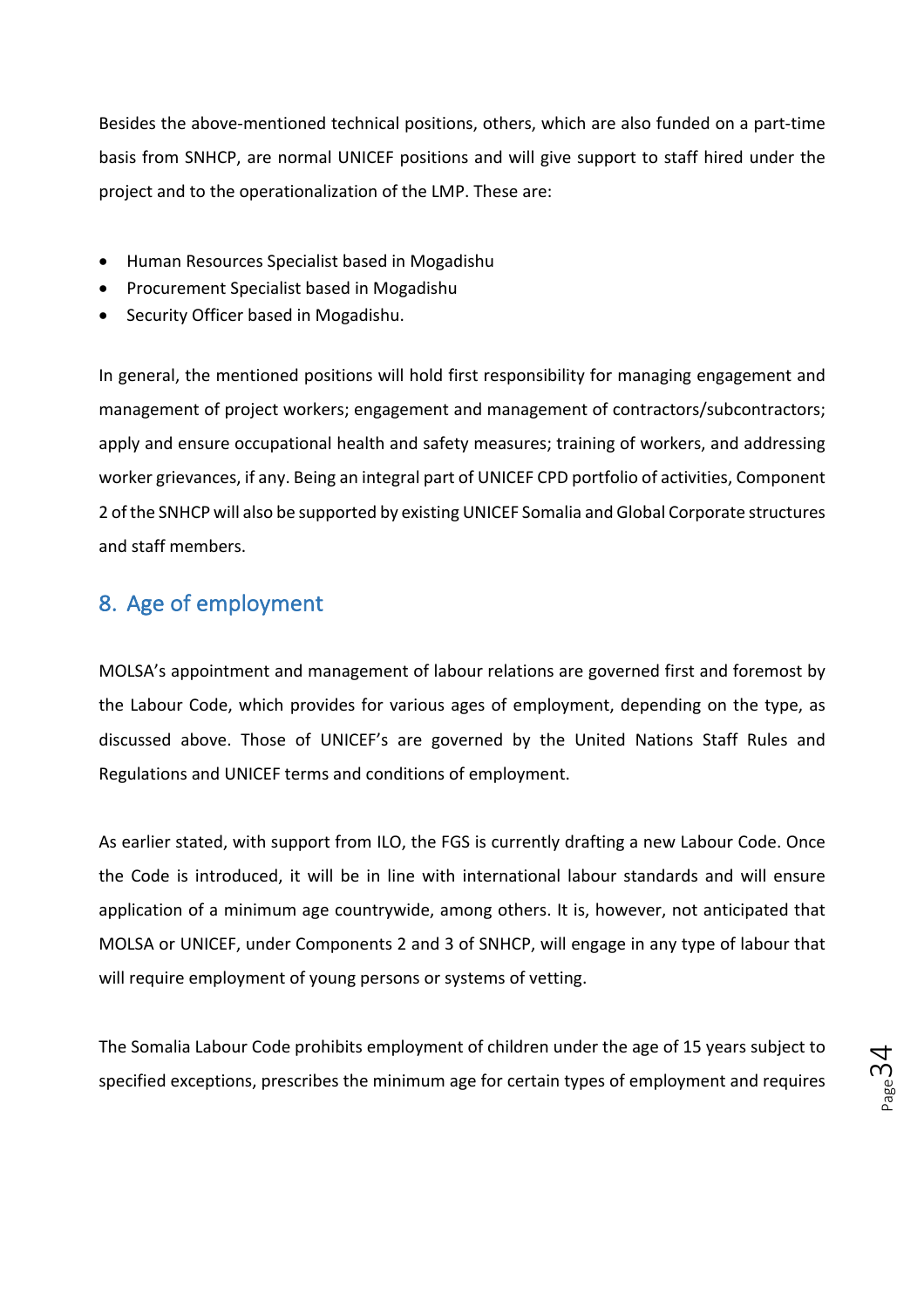that children and young persons undergo medical examination by officials of the health services to determine their age and fitness.

In order to address employment of children below the minimum age of employment within the project at its level, MOLSA will ensure that:

- Advertisements for available employment opportunities clearly indicate that applicants must have attained the minimum age for employment
- Those interviewed for positions provide documentary proof that they have attained the minimum age of employment
- Where there is any doubt, a medical examination is conducted to confirm the applicant's age
- Its agreements with implementing partners include a commitment on their part not to employ children below the minimum age of employment and requiring them to, by agreement, extend this commitment to their contractors
- It puts in place mechanisms to monitor the ages of those employed by its implementing partners and sub-contractors to establish compliance
- It puts in place mechanisms for reporting incidences of employment of children below the minimum age of employment
- Attaches specific consequences to any breach of the employment age requirements, including termination of the child's employment under the provisions of the Code, and termination of the partnership agreement, where appropriate.

# 9. Terms and conditions

Staff within MOLSA are governed by the provisions of the Labour Code as outlined above. They are also subject to any terms and conditions specified in the Federal Constitution and the Civil Service Law (No. 11) (which does not apply to local government employees, the armed forces, the police and members of the corrections corps). The terms and conditions of the Somali staff working on this project will be regulated by these laws as well as the requirements of ESS2.

In the context of UNICEF, the terms and conditions in the staff rules and regulations made under the Charter of the United Nations will apply. These set out the broad principles of human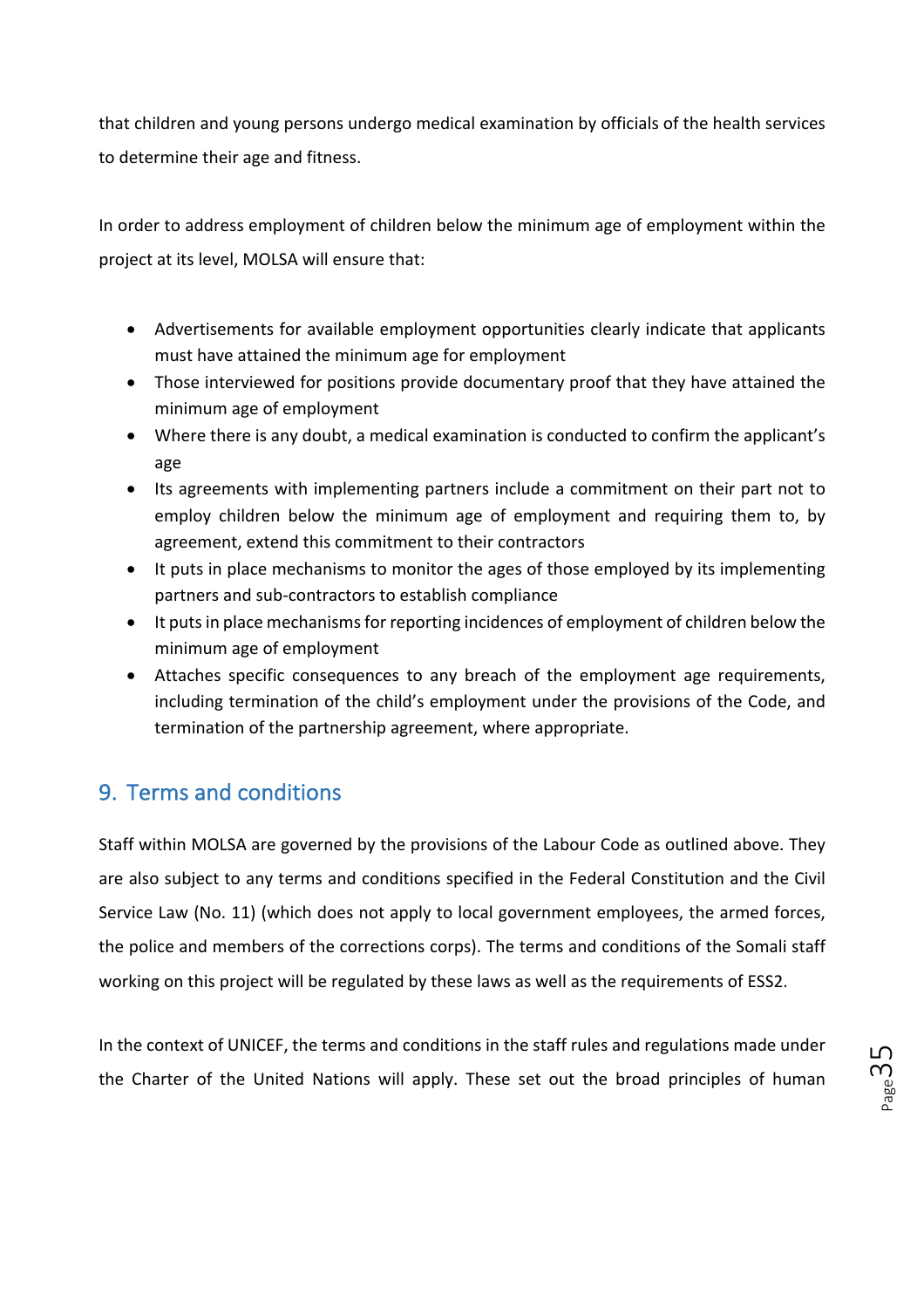resources policy for the staffing and administration of the Secretariat and the separately administered funds and programmes.

Consultants and Individual Contractors are engaged by UNICEF under this contract in a personal capacity and not as a representative of a government or of any other entity external to the United Nations. The Contractor is neither a 'staff member' under the Staff Regulations of the United Nations and UNICEF policies and procedures, nor an 'official' for the purpose of the Convention on the Privileges and Immunities of the United Nations, 1946. They are engaged under special terms and conditions developed or adopted by UNICEF.

Institutional-Corporate Contractors are considered as having the legal status of an independent contractor vis-a-vis UNICEF. The Contractor's personnel and sub-contractors shall not be considered in any respect as being the employees or agents of UNICEF. They are also engaged under special terms and conditions developed and adopted by UNICEF.

Wages, hours and other provisions; remuneration; maximum number of hours that can be worked on the project, taxation and fees for consultants and individual contractors are determined in accordance with the terms and conditions contained in the respective governing documents, including contracts.

# 10. Labour-specific Complaints and Grievance mechanism for Workers of Institutional Service Providers

ESS2 on labour and working conditions requires the setting up of a complaints and grievance mechanism for project workers separate from the project wide-grievance redress mechanism (GRM) of UNICEF. UNICEF staff members hired to support the project, that is, project workers and individual consultants, have robust UNICEF internal human resource modalities that protect them from harmful labour practices and accord them mechanisms to raise workplace concerns, complaints and grievances. This mechanism is materially consistent with the requirements of ESS2, Somalia National Labour laws and international best practice.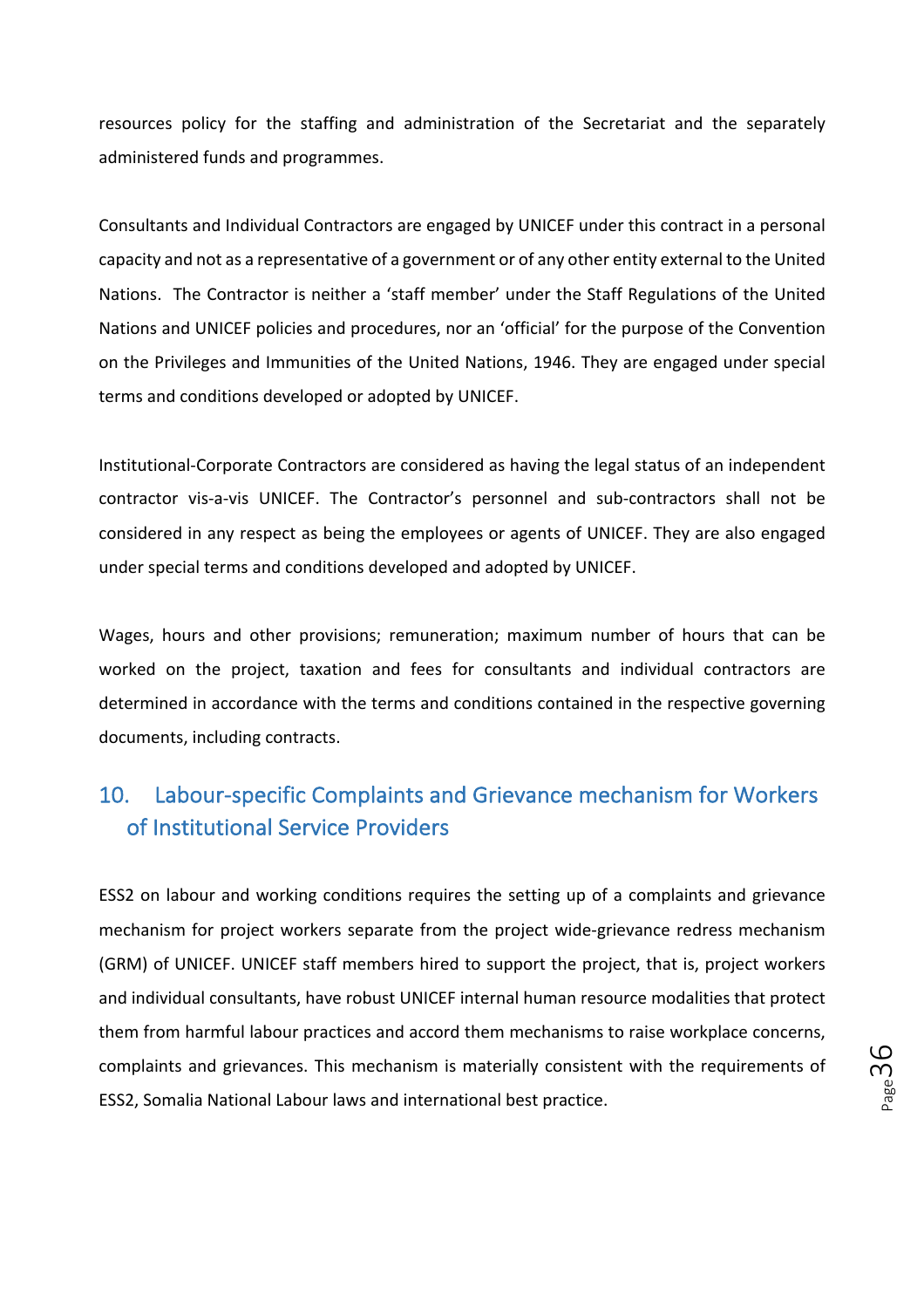Direct and contracted workers engaged by other service providers can raise labour-related complaints and grievances with the GRM mechanism within MoLSA which has already been set up and is being equipped to handle complaints of this nature. A GRM officer domiciled within MoLSA is already in place. Complainants contacting UNICEF project-wide GRM on labour issues shall be addressed based on the UNICEF and UN resolution systems and MoLSA informed accordingly. 

Measures are being put in place by MoLSA to ensure that the labour specific GRM:

- Is easily accessible to all service-provider workers by phone or walk-in, or through the project-wide GRM
- Is known to service-provider workers
- Addresses complaints promptly using a clear and transparent process that provides timely feedback in an appropriate language, and provides the complainant with the system for its resolution upon lodging a grievance
- Will operate in an independent and objective manner
- Does not impede access to other judicial or administrative remedies that might be or are available under Somali law or through other existing arbitration procedures
- Does not substitute for grievance mechanisms provided through collective agreements.

Contracts will also provide measures to protect workers against reprisals for lodging a grievance.

Resourcing of the Labour GRM is already provided for under Component 3 of the project (Project Management, Monitoring and Evaluation, and Knowledge Management). The component is financing the payments to the GRM officer as well as the GRM operational costs as required. The mechanism can be scaled up as appropriate proportional to the nature and scale of the potential risks, magnitude of complaints and grievances and span of geographical coverage.

Page37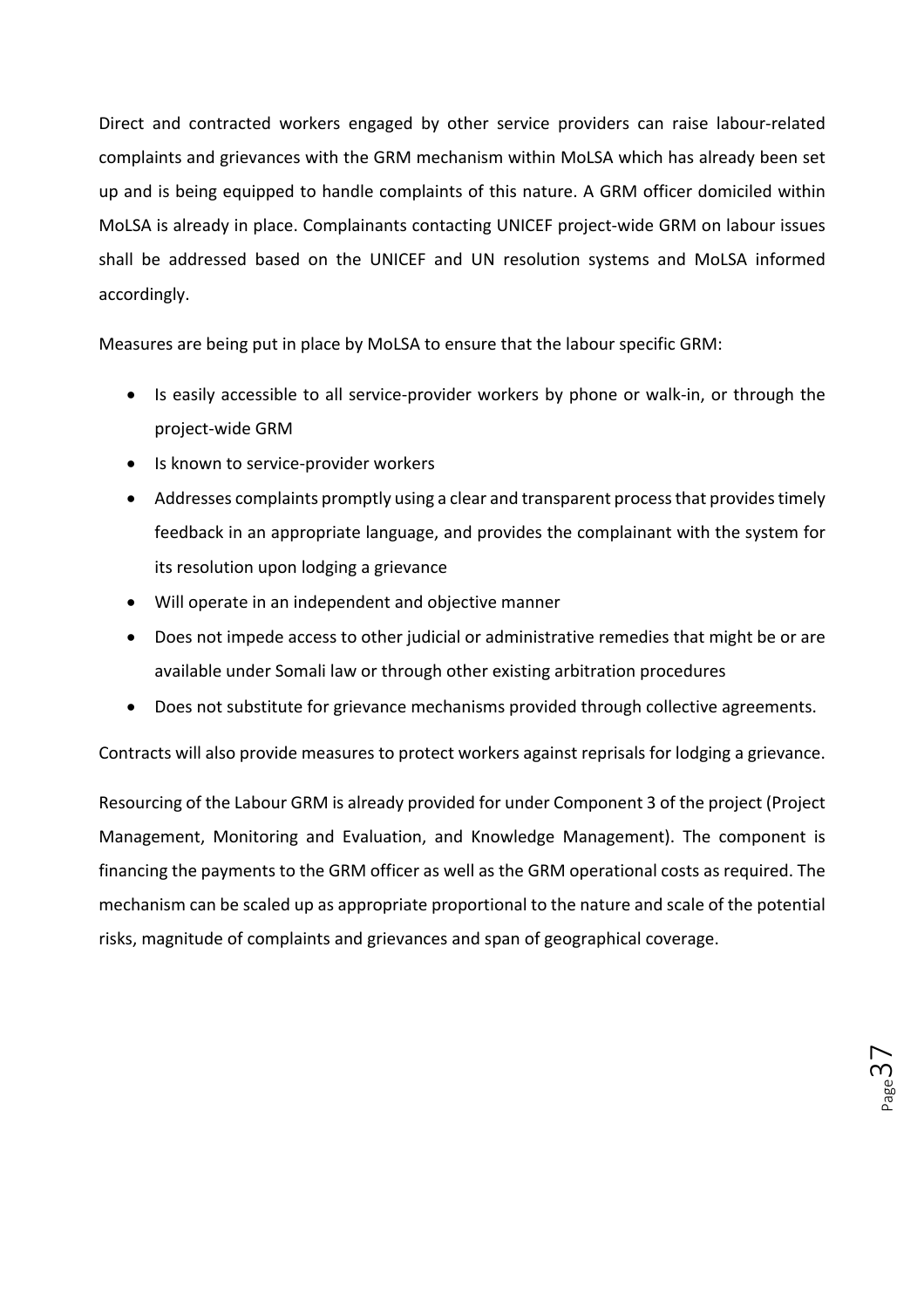# Annex 1 – Terms of Reference: Labour Grievance Redress Management Specialist

#### **TERMS OF REFERNECE**

#### **Labour Grievance Redress Management Specialist Somalia Shock-Responsive Safety Net for Human Capital Project**

#### **I.** Project Description

1. The Somalia Shock-Responsive Safety Net for Human Capital Project (SNHCP) aims to provide cash transfers to targeted poor and vulnerable households and establish the basic building blocks of a national shock-responsive safety net system. The program will last three years (2019-2022) and include three components:

- i. Component 1: Nutrition-linked Unconditional Cash Transfers
- ii. Component 2: Delivery Systems and Institutional Capacity Building
- iii. Component 3: Project Management, Monitoring and Evaluation and Knowledge Management
- 2. The Social Protection Department of Ministry of Labour and Social Affairs (MoLSA) will contract services from WFP and UNICEF for the implementation of components 1and 2respectively, as trusted partners with long-standing experience in supporting Somalia social protection sector. Institutional capacity of the Government of Somalia (both FGS and Federal Member States) will be built across components 2 and 3; using learning from the implementation under Component 1.
- 3. Component 1 (Nutrition-linked Unconditional Cash Transfers) will be implemented by WFP and provide unconditional cash transfers to households that are chronically poor and vulnerable to drought and malnutrition and link them to complementary nutrition services. The objectives of the component are: (i) support households to strengthen their resilience and avoid negative coping mechanisms in the short-term; and (ii) promote human capital investment in the medium to longterm by linking beneficiary households to complementary nutrition services and continuing to smooth consumption gaps even after the impacts of drought are no longer present. WFP will be engaged by MoLSA under an Output Agreement to deliver Component 1.
- 4. Component 2 (Delivery Systems and Institutional Capacity Building) will be implemented concurrently with component 1 and will establish the key building blocks of the delivery system for the National Cash Transfer Program and strengthen institutional capacity of relevant government ministries to gradually take over full management and implementation of said program for a more comprehensive social protection system in Somalia. UNICEF will be engaged by MoLSA under an Output Agreement to support MoLSA through technical assistance to delivery Component 2.
- 5. Component 3 (Project Management, Monitoring and Evaluation, and Knowledge Management) will establish a national Project Management Unit (PIU), strengthen MoLSA's coordination arrangements and promote learning and knowledge management through robust M&E.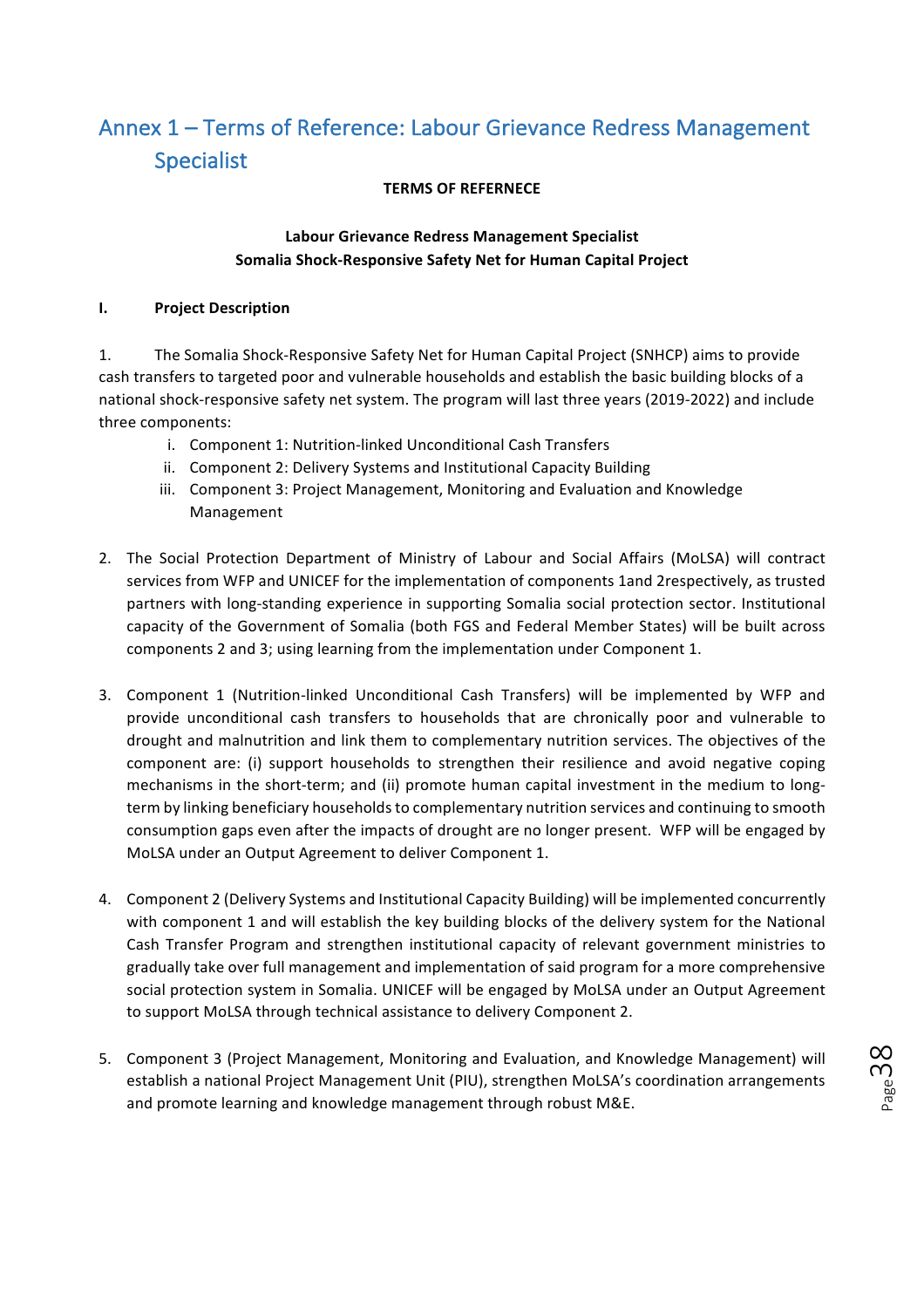6. Environmental and Social Standard 2 (ESS2) of the World Banks Environmental and Social Framework (ESF) aims to promote sound worker-management relationships and enhance the development benefits of a project by treating workers in the project fairly and providing safe and healthy working conditions. In order to meet the objectives of the ESS2, Labour Management Procedures (LMP) have been developed which detail the rules and procedures in place under the SNHCP component 1, related to the contractual arrangements for the staff hired under this project by WFP. One such element includes how grievances will be managed for cooperating partners who will implement component 1 on the ground and payment service providers to deliver the cash.

#### **II.** Objectives of the Assignment

- 7. The objective of the assignment to provide oversight of the labour Grievance Redress Mechanism for the cooperating partners and payment service providers hired under the project. This will include management of grievance investigation, resolution, response, appeals and tracking of the same in compliance with the following regulatory requirements;
	- National Legislation
	- Requirements of the World Bank Environmental and Social Standard 2 (ESS2) on Labour and **Working Conditions**
	- ILO Core Conventions
- 8. The type of workers that will be covered under the LMP are staff of the NGO Cooperating Partners contracted by WFP for the direct implementation of Component 1 in selected communities, as well as the staff of the payment service providers (Standard Chartered Bank and AMAL in Somalia), contracted by WFP to deliver the cash transfers to beneficiaries. Any workers hired by partner agency contracted by UNICE will also be referred to this GRM as applicable. The function of the assignment would not cover grievances and complaints by WFP staff and MoLSA civil servants.

9. Currently, the number of cooperating partners and associated staff are not known. However, cooperating partners and payment service providers will be required in each of location where the project will be implemented. The staff will be Somali based either in Mogadishu or the Districts.

#### **III. Scope of Work**

10. The Labour GRM Specialist will be responsible for the following activities:

- Establishing a GRM procedure that is accessible to all types of workers regardless of their geographical location and literacy levels and in particular workers working for Non-Governmental Organizations (NGOs) hired by WFP in the implementation of SNHCP.
- Training and capacity building of workers on the grievance redress mechanism notably the process, timescales, escalation procedures and what the GRM can and cannot address and achieve.

Page39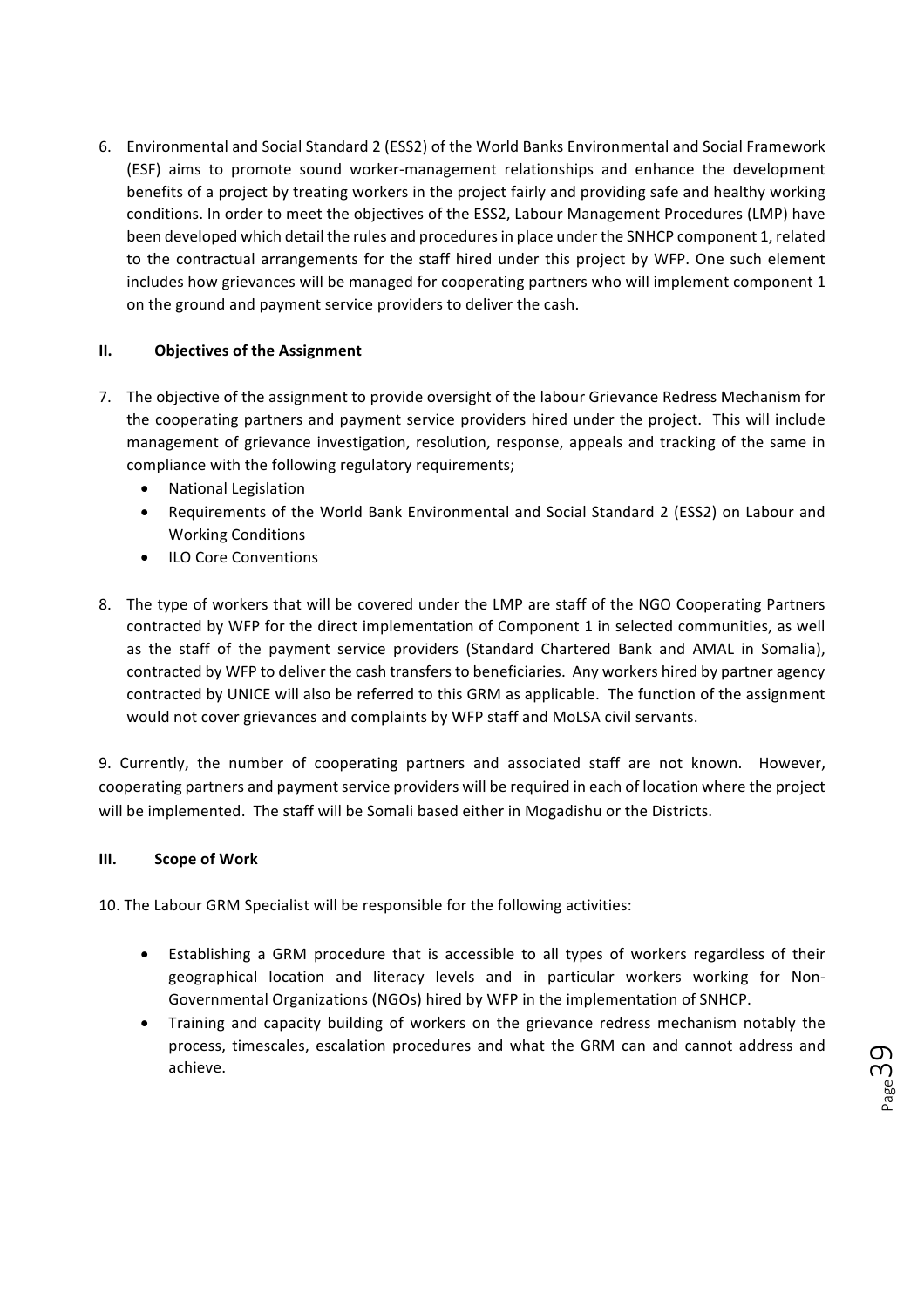- Implementation of the GRM including receiving grievances, investigation of grievances and providing feedback to complainants
- Ensuring the GRM is implemented in a transparent manner free from coercion and intimidation and without cost to the complainant.
- Undertaking quarterly reporting to the MoLSA on the number of grievances received, the number (%) of grievances resolved within agreed timescales, the number of outstanding grievances.
- Support WFP and MoLSA to respond to any legal matters arising associated with grievances previously submitted through the GRM.

#### **IV. Reporting Arrangements**

The Labour GRM officer will be contracted by MoLSA under the project and will report to the Project Coordinator. 

#### **V. Contract Duration and Deliverables**

The contract will be for a duration of 1-year.

The following deliverables will be produced:

- Monthly report on the number of grievances received, number of grievances resolved and number outstanding.
- Biannual report on the number of grievances received, number of grievances resolved, and number outstanding compared to agreed timelines. The report should also include details of the number of grievances that have been referred to legal redress. Analysis should be undertaken to determine if there are any trends in the types of grievances received (e.g. payments, hours of work, security issues) and from a particular cooperating partner or payment service provider which may require a more systematic approach to resolution to avoid future complaints.

#### **VI. Experience and Qualifications**

- 9. The candidate will experience and qualifications:
	- Bachelor of Arts or Bachelor of Sciences in relevant discipline such as human resources, business administration or management.
	- 8 years of experience inhuman resources management, including grievance management
	- Demonstrable knowledge of managing labour issues in line with international best practice/required regulatory requirements.
	- Proven experience in conflict resolution in relation to labour/workplace complaints
	- Experience of working to manage labour related grievances and complaints within NGOs, civil society or similar organisations would be an advantage.

 $\rho_{\text{age}}$ 40